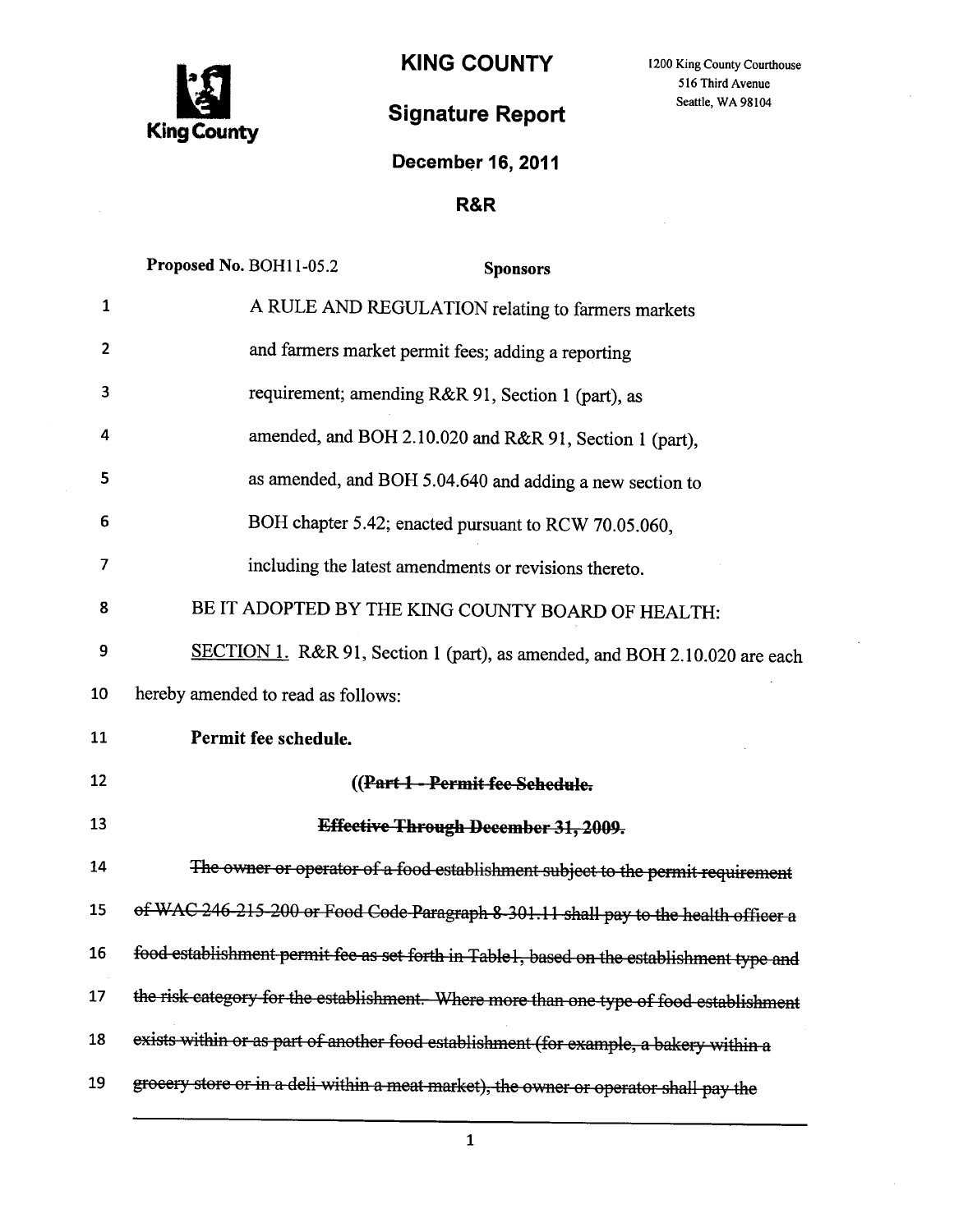| 20 | permit fee for each applicable food establishment type; except that the owner or operator  |
|----|--------------------------------------------------------------------------------------------|
| 21 | of a grocery store with no more than two checkout stands, a general food establishment     |
| 22 | with no more than two checkout stands and no more than twelve seats for customers for      |
| 23 | on-site consumption of food or a meat/fish market with no more than two checkout           |
| 24 | stands, shall pay only the highest applicable risk category permit fee without being       |
| 25 | required to obtain a separate permit for each type of food handling activity at the        |
| 26 | establishment. For purposes of this section, "highest applicable risk category permit fee" |
| 27 | means the fee corresponding to the highest risk category of food handling activity at the  |
| 28 | establishment.                                                                             |
|    |                                                                                            |

## TABLE-1

 $30<sub>o</sub>$ 

## **Food Establishment Categories and Permit fees**

| <b>Type of Food Establishment</b> | <del>Applicable Fee<sup>1</sup></del> |
|-----------------------------------|---------------------------------------|
| General Food Service <sup>2</sup> |                                       |
| Seating Capacity $0 - 12$ Risk 1  | \$302.00                              |
| Seating Capacity $0 - 12$ Risk 2  | \$503.00                              |
| Seating Capacity 0 - 12 Risk 3    | \$697.00                              |
| Seating Capacity 13 - 50 Risk 1   | \$306.00                              |
| Seating Capacity 13 - 50 Risk 2   | \$510.00                              |
| Seating Capacity 13 - 50 Risk 3   | \$736.00                              |
| Seating Capacity 51-150 Risk 1    | \$312.00                              |
| Seating Capacity 51 - 150 Risk 2  | \$536.00                              |
| Seating Capacity 51 - 150 Risk 3  | \$785.00                              |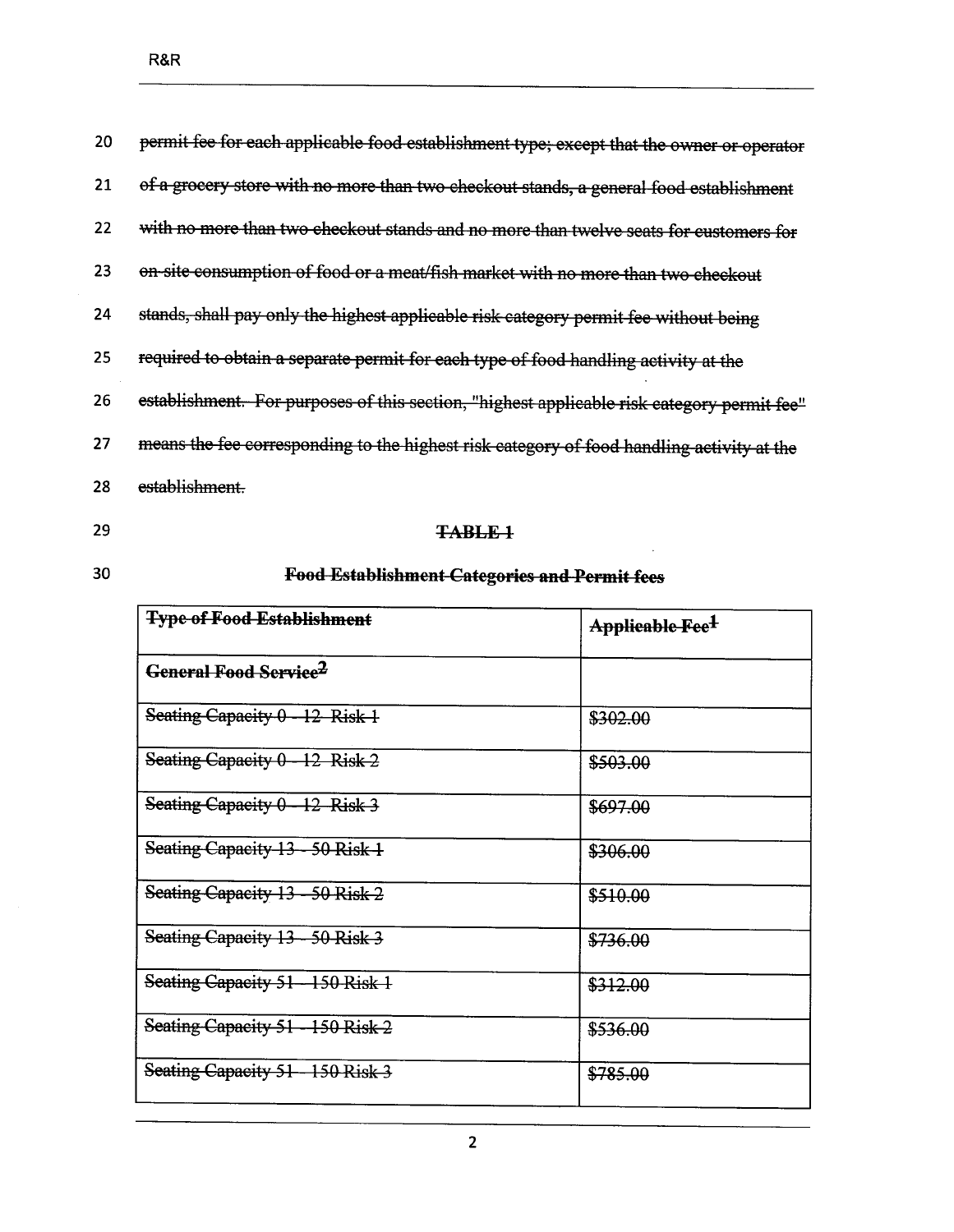$\hat{\mathcal{A}}$ 

 $\hat{\boldsymbol{\beta}}$ 

| Seating Capacity 151 - 250 Risk 1                | \$324.00 |
|--------------------------------------------------|----------|
| Seating Capacity 151 - 250 Risk 2                | \$548.00 |
| Seating Capacity 151 - 250 Risk 3                | \$833.00 |
| Seating Capacity over 250 Risk 1                 | \$337.00 |
| Seating Capacity over 250 Risk 2                 | \$552.00 |
| Seating Capacity over 250 Risk 3                 | \$870.00 |
| <b>Limited Food Service</b>                      | \$302.00 |
| <b>Bakery - No customer seating<sup>3</sup></b>  |          |
| Risk 1                                           | \$302.00 |
| Risk <sub>2</sub>                                | \$503.00 |
| Risk 3                                           | \$697.00 |
|                                                  |          |
| <b>Bed and Breakfast Operation</b>               | \$302.00 |
| Groecry Store - No customer seating <sup>3</sup> |          |
| Risk 1                                           | \$302.00 |
| Risk-2                                           | \$503.00 |
| Risk 3                                           | \$697.00 |
| <b>Catering operation</b>                        |          |
| Risk +                                           | \$302.00 |
| $Risk-2$                                         | \$503.00 |
| Risk 3                                           | \$697.00 |
| <b>Meat/Fish Market</b>                          | \$567.00 |
| <b>Vending Machine</b>                           | \$302.00 |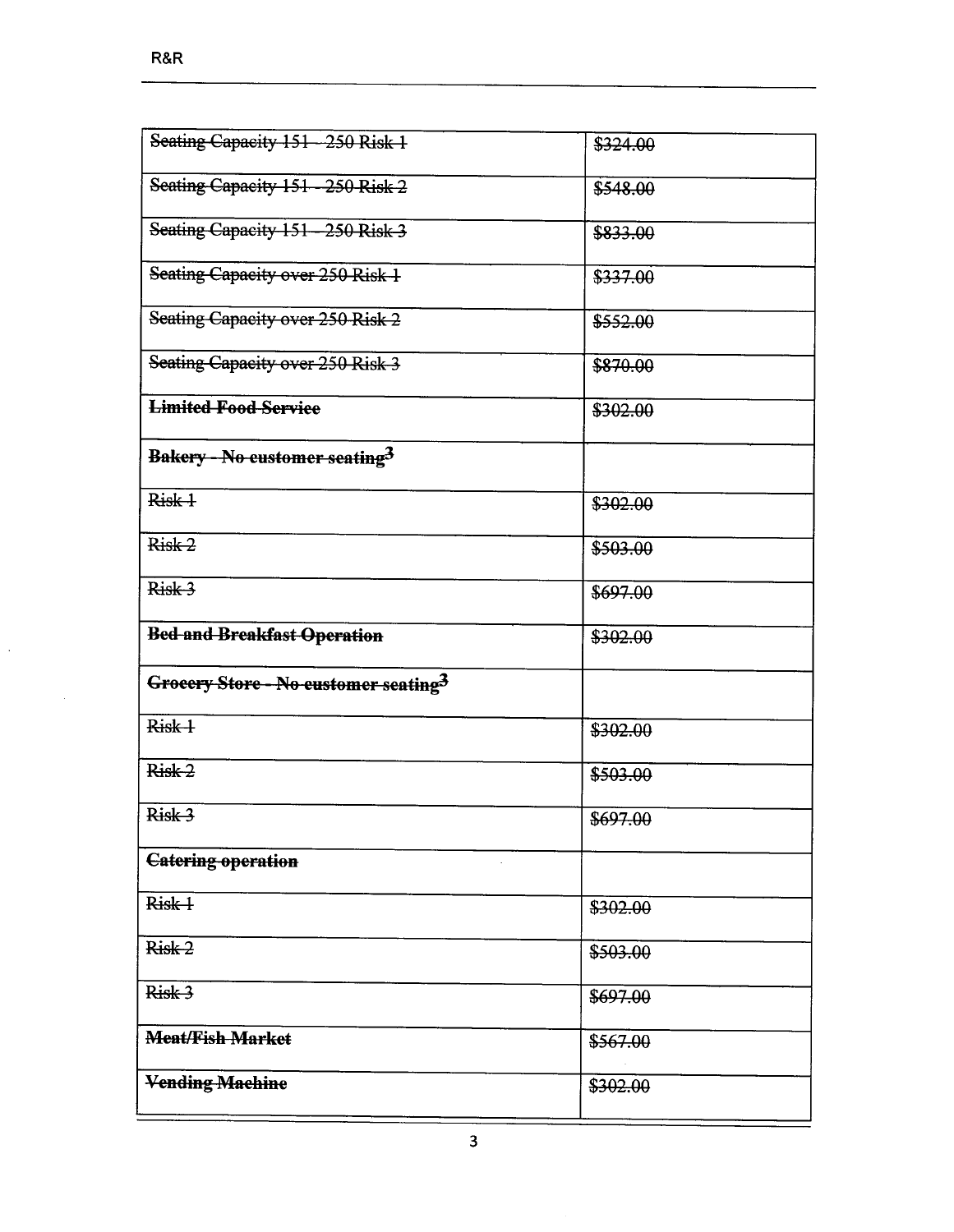| <b>Mobile Food Service</b>                |                         |
|-------------------------------------------|-------------------------|
| Risk +                                    | \$302.00                |
| Risk 2                                    | \$503.00                |
| $Risk-3$                                  | \$697.00                |
| Nonprofit Institution <sup>7</sup>        |                         |
| Risk +                                    | \$302.00                |
| $Risk-2$                                  | \$504.00                |
| Risk 3                                    | \$696.00                |
| School Kitchen <sup>4, 7</sup>            |                         |
| Risk <sub>2</sub>                         | \$504.00                |
| Risk 3                                    | \$696.00                |
| Seasonal Food Establishment <sup>6</sup>  | One-half the applicable |
|                                           | annual permit fee       |
| Temporary Food Establishment <sup>5</sup> |                         |
| Low Risk                                  | \$193.00                |
| <b>High Risk</b>                          | \$201.00                |

31 Footnotes to Table 1:

32 1. All food establishment permit fees set forth in this table are annual fees, except

J

33 those for temporary food establishments (including temporary nonprofit institution food

34 establishments) and seasonal food establishments.

35 2. General food service includes a grocery store or bakery offering seating for on

36 site consumption of food.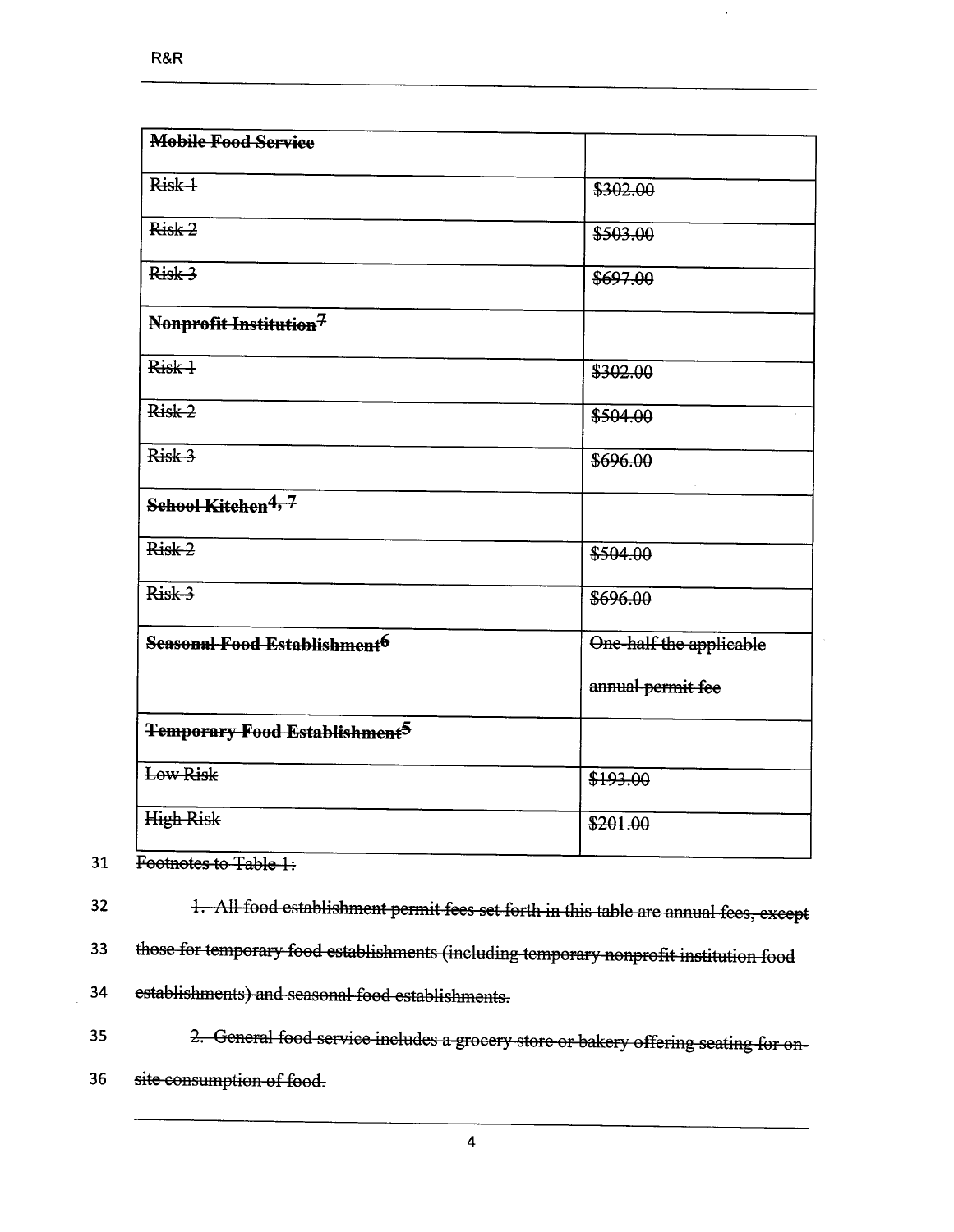$\bar{\mathcal{A}}$ 

| 37 | 3. A bakery or grocery store offering seating for on-site consumption of food              |
|----|--------------------------------------------------------------------------------------------|
| 38 | shall be classified as a general food service establishment.                               |
| 39 | 4. A school kitchen is designated as either Risk 2 or Risk 3, not Risk 1.                  |
| 40 | 5. A temporary food establishment is designated as either Low Risk or High                 |
| 41 | Risk.                                                                                      |
| 42 | 6. The applicant for a seasonal food establishment permit, or a food establishment         |
| 43 | that is to be operated no longer than any period of six consecutive months, shall pay one- |
| 44 | half the applicable annual permit fee specified in Table 1.                                |
| 45 | 7. The owners or operators of school kitchens and nonprofit institutions shall in          |
| 46 | 2009 be charged fifty percent of the fee established to be paid by them as set forth in    |
| 47 | Table 1.                                                                                   |
| 48 | Part 2 - Permit Fee Schedule.                                                              |
|    |                                                                                            |
| 49 | Effective January 1, 2010, Through December 31, 2010.                                      |
| 50 | The owner or operator of a food establishment subject to the permit requirement            |
| 51 | of WAC 246-215-200 or Food Code Paragraph 8-301.11 shall pay to the health officer a       |
| 52 | food establishment permit fee as set forth in Table 1, based on the establishment type and |
| 53 | the risk category for the establishment. Where more than one type of food establishment    |
| 54 | exists within or as part of another food establishment (for example, a bakery within a     |
| 55 | grocery store or a deli within a meat market), the owner or operator shall pay the permit  |
| 56 | fee for each applicable food establishment type; except that the owner or operator of a    |
| 57 | grocery store with no more than two checkout stands, a general food establishment with     |
| 58 | no more than two checkout stands and no more than twelve seats for customers for on-       |
| 59 | site consumption of food or a meat/fish market with no more than two checkout stands,      |

 $\overline{\mathbf{5}}$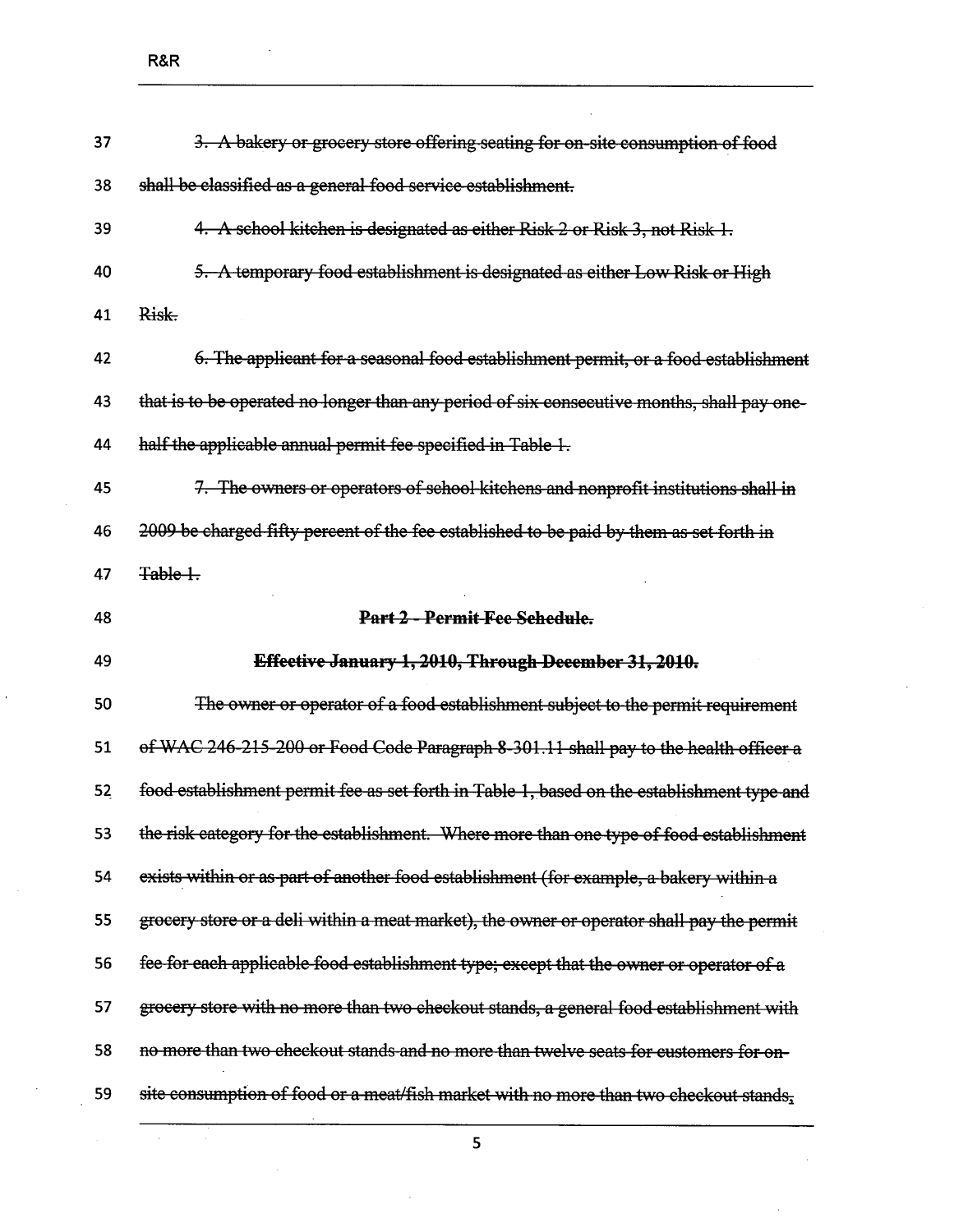| 60 | shall pay only the highest applicable risk category permit fee without being required to   |
|----|--------------------------------------------------------------------------------------------|
| 61 | obtain a separate permit for each type of food handling activity at the establishment. For |
| 62 | purposes of this section, "highest applicable risk category permit fee" means the fee      |
| 63 | corresponding to the highest risk category of food handling activity at the establishment. |
| 64 | <del>TABLE 1</del>                                                                         |

### **Food Establishment Categories and Permit Fees**

| <b>Type of Food Establishment</b> | Applicable Fee <sup>1</sup> |
|-----------------------------------|-----------------------------|
| General Food Service <sup>2</sup> |                             |
| Seating Capacity 0 - 12 Risk 1    | \$317.00                    |
| Seating Capacity $0 - 12$ Risk 2  | \$528.00                    |
| Seating Capacity $0 - 12$ Risk 3  | \$732.00                    |
| Seating Capacity 13 - 50 Risk 1   | \$320.00                    |
| Seating Capacity 13 - 50 Risk 2   | \$535.00                    |
| Seating Capacity 13 - 50 Risk 3   | \$772.00                    |
| Seating Capacity 51 - 150 Risk 1  | \$328.00                    |
| Seating Capacity 51 - 150 Risk 2  | \$562.00                    |
| Seating Capacity 51 - 150 Risk 3  | \$824.00                    |
| Seating Capacity 151 - 250 Risk 1 | \$340.00                    |
| Seating Capacity 151 - 250 Risk 2 | \$575.00                    |
| Seating Capacity 151 - 250 Risk 3 | \$874.00                    |
| Seating Capacity over 250 Risk-1  | \$353.00                    |
| Seating Capacity over 250 Risk 2  | \$579.00                    |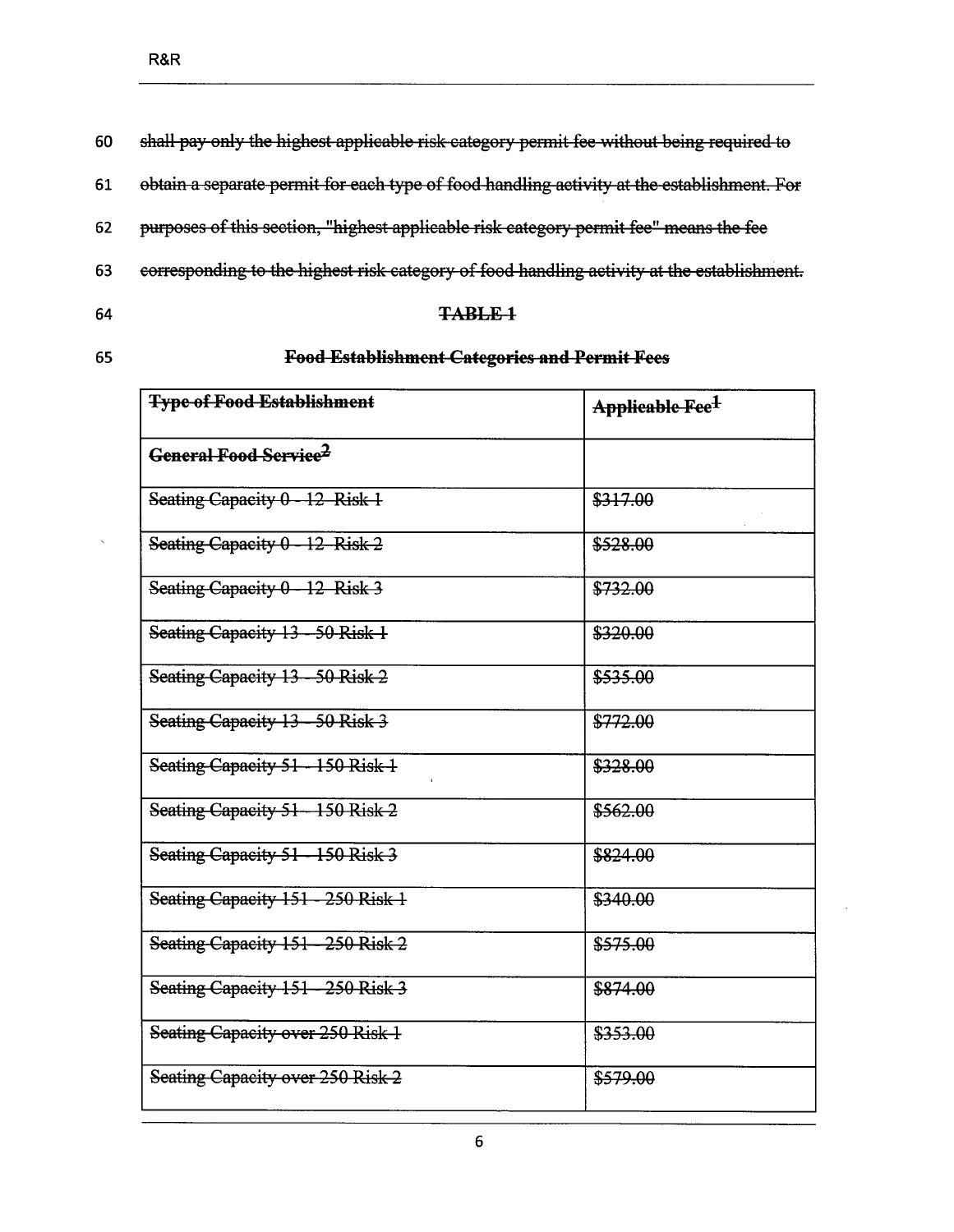| Seating Capacity over 250 Risk 3                 | \$914.00 |
|--------------------------------------------------|----------|
| <b>Limited Food Service</b>                      | \$317.00 |
| Bakery - No customer seating <sup>3</sup>        |          |
| Risk +                                           | \$317.00 |
| Risk-2                                           | \$528.00 |
| Risk-3                                           | \$732.00 |
| <b>Bed and Breakfast Operation</b>               | \$317.00 |
| Groeery Store - No eustomer seating <sup>3</sup> |          |
| Risk 1                                           | \$317.00 |
| Risk-2                                           | \$528.00 |
| <b>Catering operation</b>                        |          |
| Risk 1                                           | \$317.00 |
| Risk <sub>2</sub>                                | \$528.00 |
| Risk 3                                           | \$732.00 |
| <b>Meat/Fish Market</b>                          | \$595.00 |
| <b>Vending Machine</b>                           | \$317.00 |
| Mobile Food Unit                                 |          |
| Risk-1                                           | \$317.00 |
| Risk-2                                           | \$528.00 |
| Risk 3                                           | \$732.00 |
| <b>Commissary for Mobile Food Unit</b>           | \$218.00 |

 $\sim$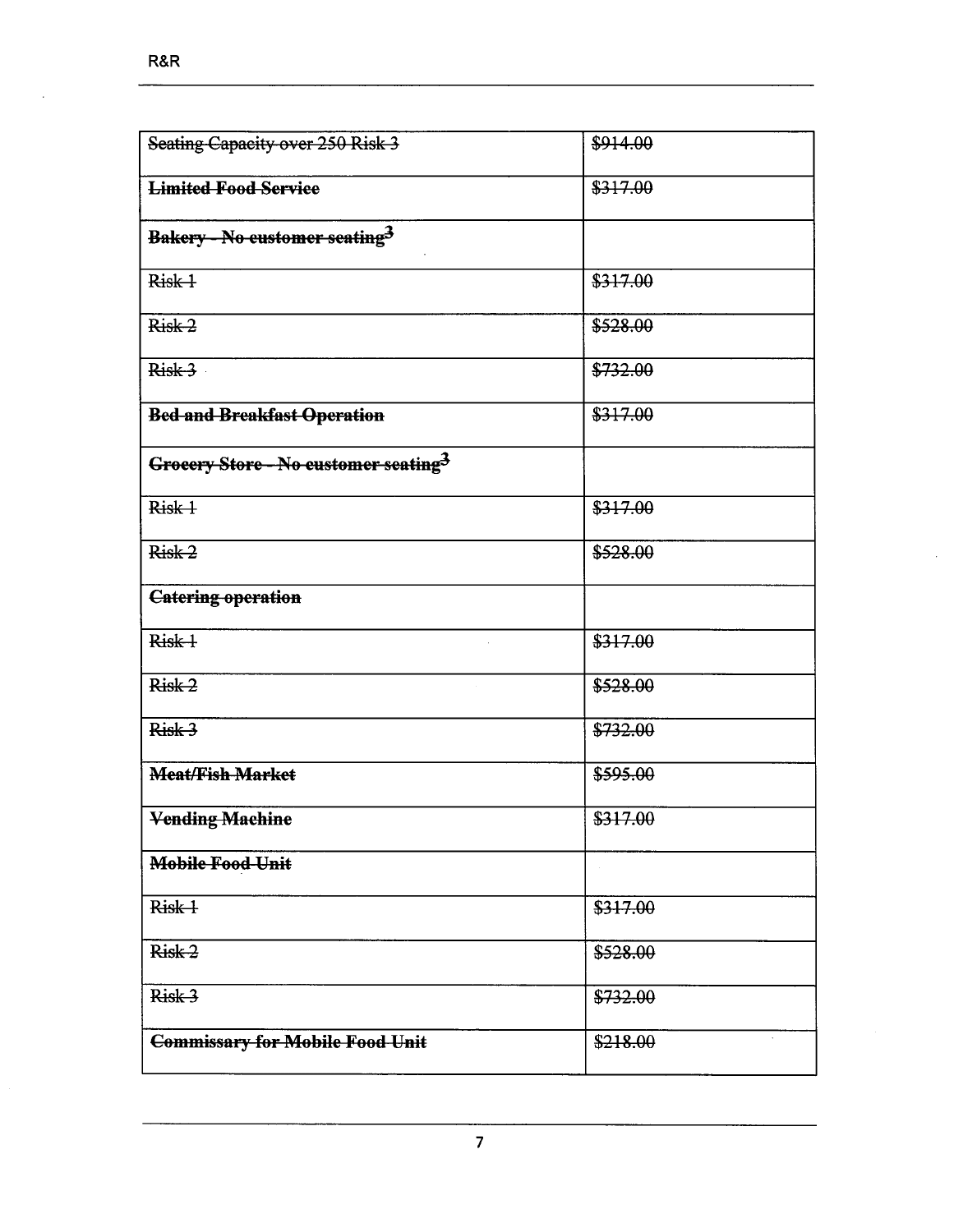$\bar{z}$ 

| Nonprofit Institution <sup>4</sup>                    |                              |
|-------------------------------------------------------|------------------------------|
| Risk <sub>+</sub>                                     | \$317.00                     |
| Risk 2                                                | \$528.00                     |
| Risk 3                                                | ((To be determined by        |
|                                                       | future rule of the board of  |
|                                                       | health.) \$732.00            |
| School Lunch Program <sup>4</sup>                     | \$422.00                     |
| Seasonal Food Establishment <sup>5</sup>              | One-half the applicable      |
|                                                       | annual permit fee            |
| Operating for more than ten and up to twelve months   | One-hundred percent of the   |
|                                                       | applicable annual permit fee |
| Operating for more than seven and up to ten months    | Seventy-five percent of the  |
|                                                       | applicable annual permit fee |
| Operating for more than four and up to seven months   | Fifty percent of the         |
|                                                       | applicable annual permit fee |
| Operating for four or fewer months                    | Twenty-five percent of the   |
|                                                       | applicable annual permit fee |
| <b>Temporary Food Establishment</b>                   | \$255.00                     |
| <b>Limited Temporary Food Establishment</b>           | \$50.00                      |
| <b>Farmers Market or Recurring Event Food</b>         | \$255.00                     |
| <b>Establishment</b>                                  |                              |
| <b>Limited Farmers Market or Recurring Event Food</b> | \$50.00                      |

 $\bar{z}$ 

 $\bar{z}$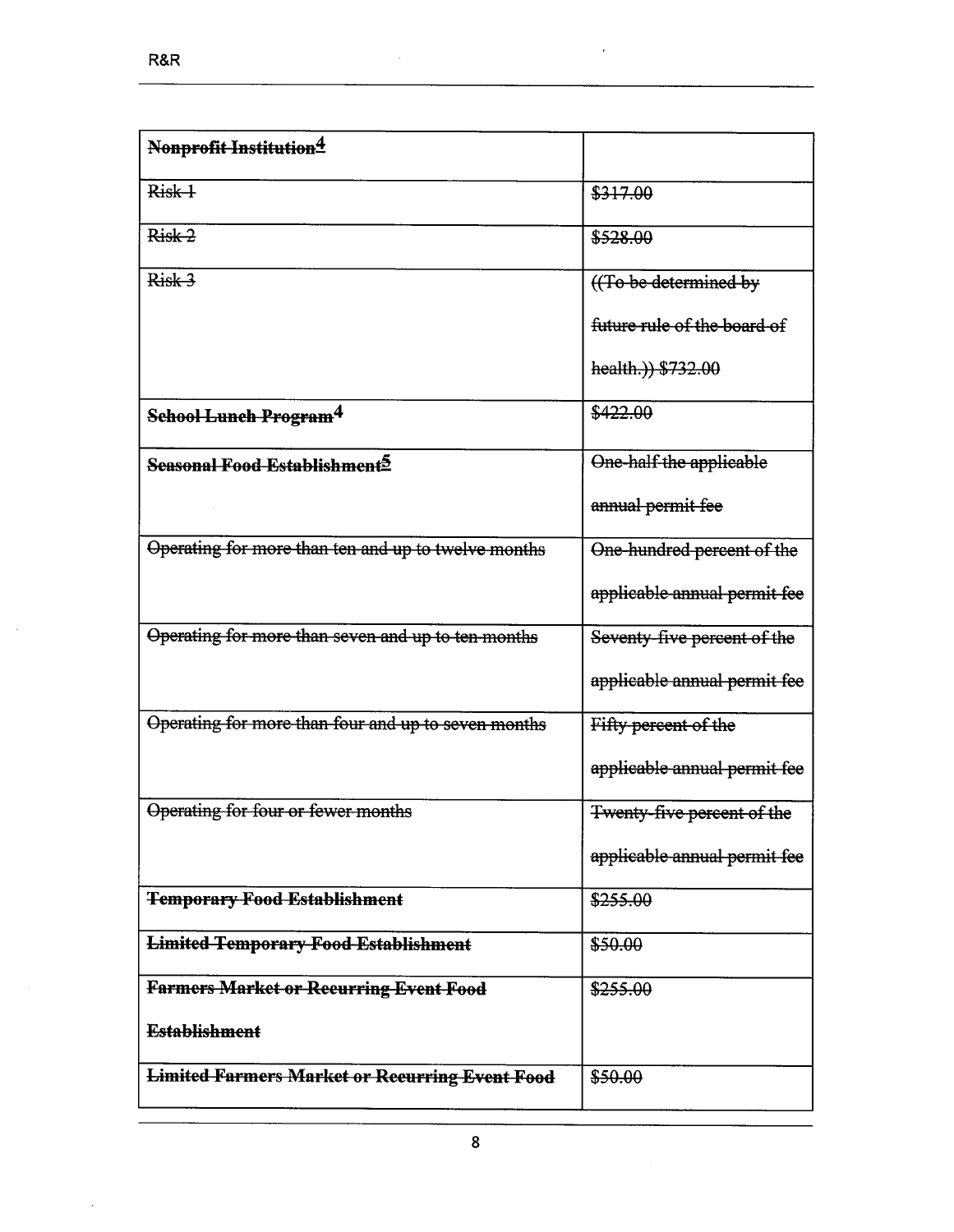| <b>Establishment</b>                                                                       |          |
|--------------------------------------------------------------------------------------------|----------|
| <b>Farmers Market or Recurring Event Coordinator</b>                                       | \$100.00 |
| Footnotes to Table 1:                                                                      |          |
| 1. All food establishment permit fees set forth in this table are annual fees, except      |          |
| those for temporary and limited temporary food establishments (including temporary         |          |
| nonprofit institution food establishments) and seasonal food establishments.               |          |
| 2. General food service includes a grocery store or bakery offering seating for on-        |          |
| site consumption of food.                                                                  |          |
| 3. A bakery or grocery store offering seating for on-site consumption of food              |          |
| shall be classified as a general food service establishment.                               |          |
| 4. A school kitchen not qualifying as a school lunch program shall be classified           |          |
| as a nonprofit institution.                                                                |          |
| 5. The applicant for a seasonal food establishment permit shall pay an annual              |          |
| permit fee prorated to a quarterly schedule as specified in Table 1.                       |          |
| Part 3 - Permit Fee Sehedule.                                                              |          |
| Effective January 1, 2011, Through December 31, 2011.                                      |          |
| The owner or operator of a food establishment subject to the permit requirement            |          |
| of WAC 246-215-200 or Food Code Paragraph 8-301.11 shall pay to the health officer a       |          |
| food establishment permit fee as set forth in Table 1, based on the establishment type and |          |
| the risk category for the establishment. Where more than one type of food establishment    |          |
| exists within or as part of another food establishment (for example, a bakery within a     |          |
| grocery store or a deli within a meat market), the owner or operator shall pay the permit  |          |
| fee for each applicable food establishment type, except that the owner or operator of a    |          |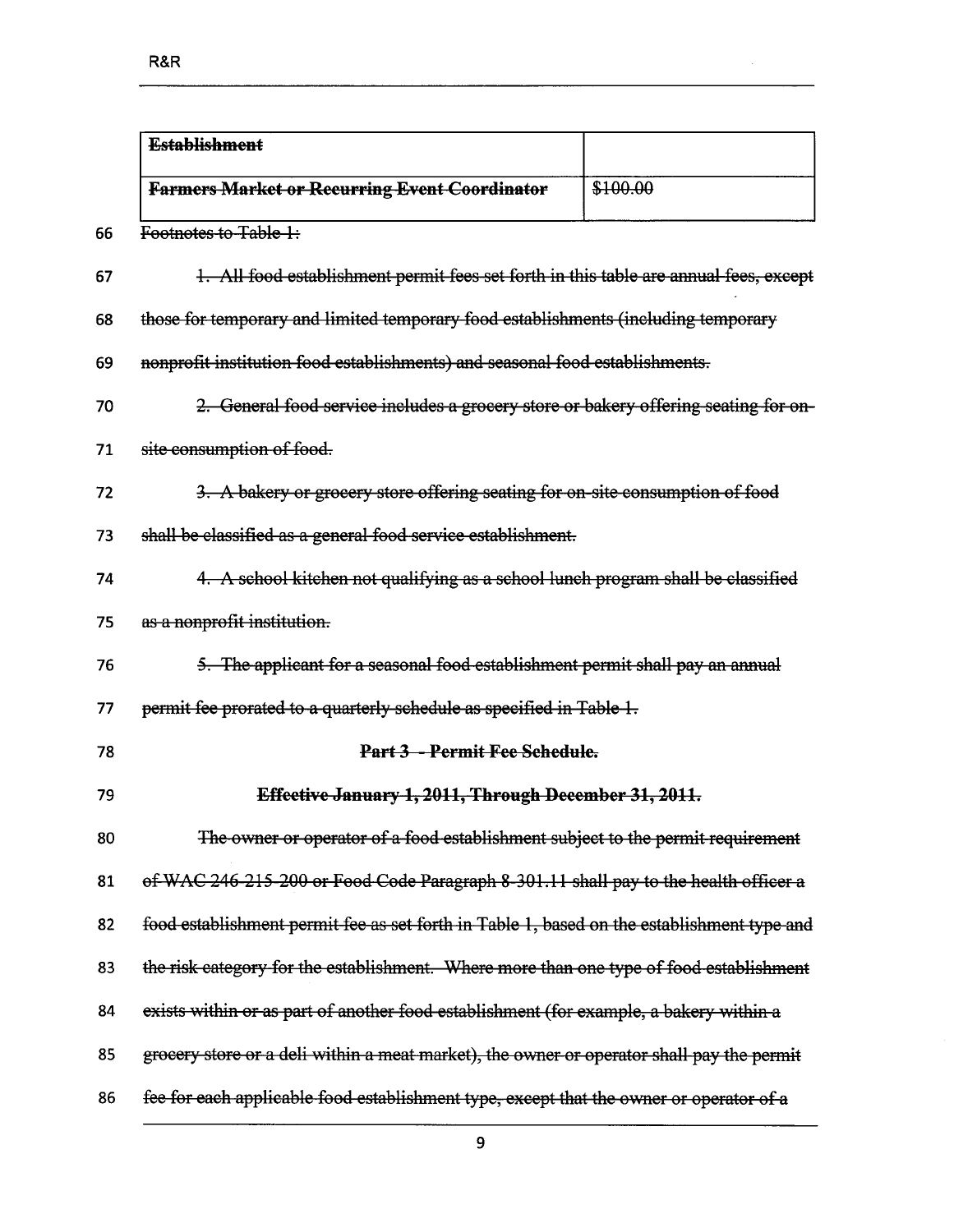| 87 | grocery store with no more than two checkout stands, a general food establishment with     |
|----|--------------------------------------------------------------------------------------------|
| 88 | no more than two checkout stands and no more than twelve seats for customers for on-       |
| 89 | site consumption of food or a meat/fish market with no more than two checkout stands       |
| 90 | shall pay only the highest applicable risk category permit fee without being required to   |
| 91 | obtain a separate permit for each type of food handling activity at the establishment. For |
| 92 | purposes of this section, "highest applicable risk category permit fee" means the fee      |
| 93 | corresponding to the highest risk category of food handling activity at the establishment. |

### TABLE 1

95

## **Food Establishment Categories and Permit Fees**

| <b>Type of Food Establishment</b>       | <del>Applicable Fee<sup>1</sup></del> |
|-----------------------------------------|---------------------------------------|
| <b>General Food Service<sup>2</sup></b> |                                       |
| Seating Capacity 0 - 12 Risk 1          | \$332.00                              |
| Seating Capacity 0 - 12 Risk 2          | \$554.00                              |
| Seating Capacity 0 - 12 Risk 3          | \$768.00                              |
| Seating Capacity 13 - 50 Risk 1         | \$336.00                              |
| Seating Capacity 13 - 50 Risk 2         | \$562.00                              |
| Seating Capacity 13 - 50 Risk 3         | \$810.00                              |
| Seating Capacity 51 - 150 Risk 1        | \$344.00                              |
| Seating Capacity 51 - 150 Risk 2        | \$590.00                              |
| Seating Capacity 51 - 150 Risk 3        | \$865.00                              |
| Seating Capacity 151 - 250 Risk 1       | \$357.00                              |
| Seating Capacity 151 - 250 Risk 2       | \$604.00                              |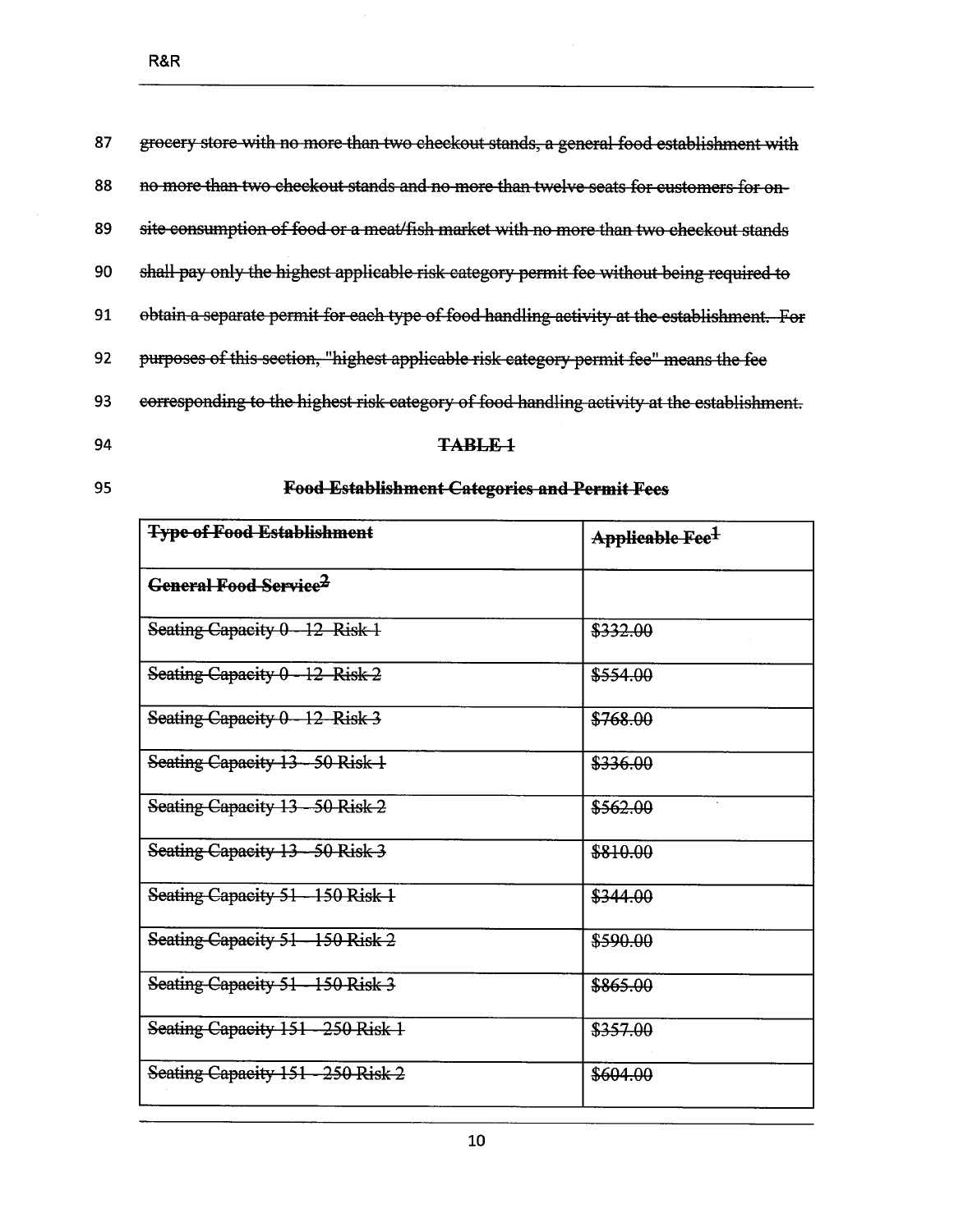| Seating Capacity 151 - 250 Risk 3                | \$917.00 |
|--------------------------------------------------|----------|
| Seating Capacity over 250 Risk 1                 | \$371.00 |
| Seating Capacity over 250 Risk 2                 | \$607.00 |
| Seating Capacity over 250 Risk 3                 | \$959.00 |
| <b>Limited Food Service</b>                      | \$332.00 |
| Bakery - No customer seating <sup>3</sup>        |          |
| Risk 1                                           | \$332.00 |
| Risk 2                                           | \$554.00 |
| Risk 3                                           | \$768.00 |
| <b>Bed and Breakfast Operation</b>               | \$332.00 |
| Grocery Store - No customer seating <sup>3</sup> |          |
| Risk 1                                           | \$332.00 |
| Risk <sub>2</sub>                                | \$554.00 |
| <b>Catering operation</b>                        |          |
| Risk-1                                           | \$332.00 |
| Risk 2                                           | \$554.00 |
| Risk 3                                           | \$768.00 |
| <b>Meat/Fish Market</b>                          | \$625.00 |
| <b>Vending-Machine</b>                           | \$332.00 |
| <b>Mobile Food Unit</b>                          |          |
| Risk 1                                           | \$332.00 |
| Risk 2                                           | \$554.00 |

ł,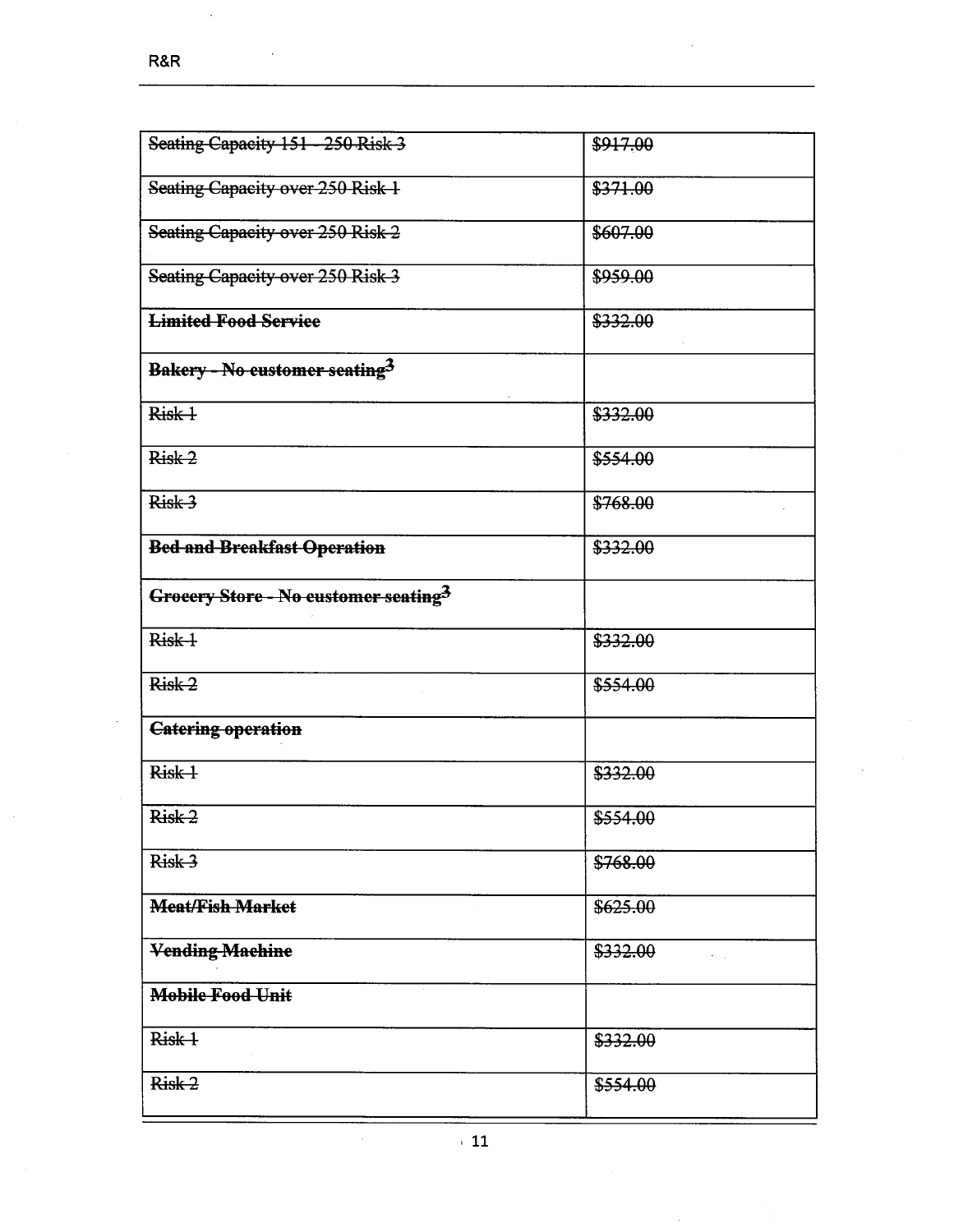| Risk 3                                              | \$768.00                     |
|-----------------------------------------------------|------------------------------|
| <b>Commissary for Mobile Food Unit</b>              |                              |
| Risk 1                                              | \$143.00                     |
| Risk 2 and 3                                        | \$229,00                     |
| Nonprofit Institution <sup>4</sup>                  |                              |
| Risk-1                                              | \$332.00                     |
| Risk <sub>2</sub>                                   | \$554.00                     |
| Risk 3                                              | \$768.00                     |
| School Lunch Program <sup>4</sup>                   | \$443.00                     |
| Seasonal Food Establishment <sup>5</sup>            |                              |
| Operating for more than ten and up to twelve months | One-hundred percent of the   |
|                                                     | applicable annual permit fee |
| Operating for more than seven and up to ten months  | Seventy-five percent of the  |
|                                                     | applicable annual permit fee |
| Operating for more than four and up to seven months | Fifty percent of the         |
|                                                     | applicable annual permit fee |
| Operating for four or fewer months                  | Twenty-five percent of the   |
|                                                     | applicable annual permit fee |
| <b>Temporary Food Establishment</b>                 | \$267.00                     |
| <b>Limited Temporary Food Establishment</b>         | \$53.00                      |
| <b>Farmers Market or Recurring Event Food</b>       | \$267.00                     |
| <b>Establishment</b>                                |                              |

 $\hat{\mathcal{A}}$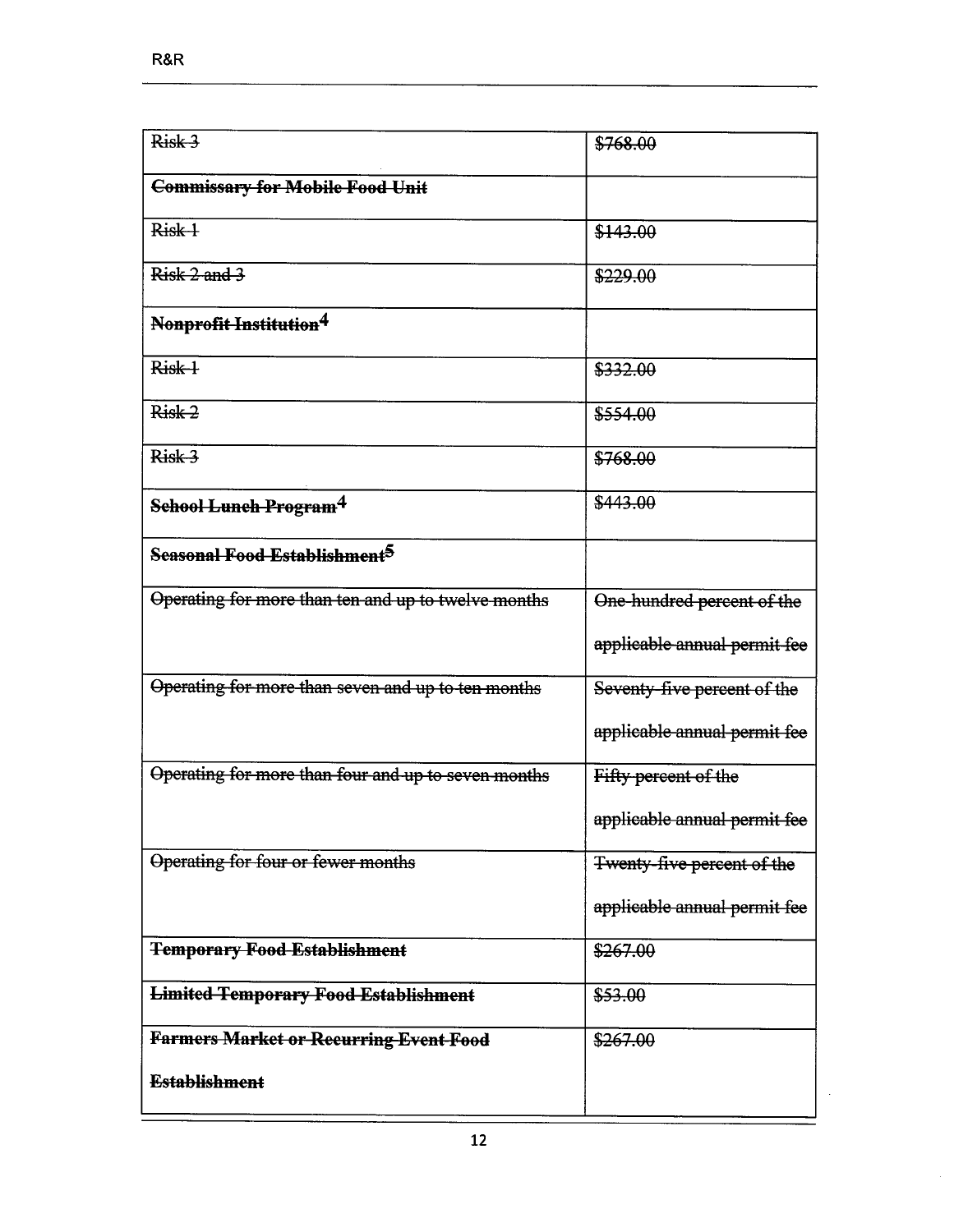$\alpha$ 

|     | <b>Limited Farmers Market or Recurring Event Food</b>                                      | \$53.00  |
|-----|--------------------------------------------------------------------------------------------|----------|
|     | <b>Establishment</b>                                                                       |          |
|     | <b>Farmers Market or Recurring Event Coordinator</b>                                       | \$100.00 |
| 96  | Footnotes to Table 1:                                                                      |          |
| 97  | 1. All food establishment permit fees set forth in this table are annual fees, except      |          |
| 98  | those for temporary and limited temporary food establishments (including temporary         |          |
| 99  | nonprofit institution food establishments) and seasonal food establishments.               |          |
| 100 | 2. General food service includes a grocery store or bakery offering seating for on-        |          |
| 101 | site consumption of food.                                                                  |          |
| 102 | 3. A bakery or grocery store offering seating for on-site consumption of food              |          |
| 103 | shall be classified as a general food service establishment.                               |          |
| 104 | 4. A school kitchen not qualifying as a school lunch program shall be classified           |          |
| 105 | as a nonprofit institution.                                                                |          |
| 106 | 5. The applicant for a seasonal food establishment permit shall pay an annual              |          |
| 107 | permit fee prorated to a quarterly schedule as specified in Table 1.                       |          |
| 108 | Part 4-Permit Fee Schedule.                                                                |          |
| 109 | Effective January 1, 2012, and Thereafter.))                                               |          |
| 110 | Part 1-Permit Fee Schedule.                                                                |          |
| 111 | Effective January 14, 2012, Through May 31, 2012.                                          |          |
| 112 | The owner or operator of a food establishment subject to the permit requirement            |          |
| 113 | of WAC 246-215-200 or Food Code Paragraph 8-301.11 shall pay to the health officer a       |          |
| 114 | food establishment permit fee as set forth in Table 1, based on the establishment type and |          |
| 115 | the risk category for the establishment. Where more than one type of food establishment    |          |

 $\bar{\mathcal{A}}$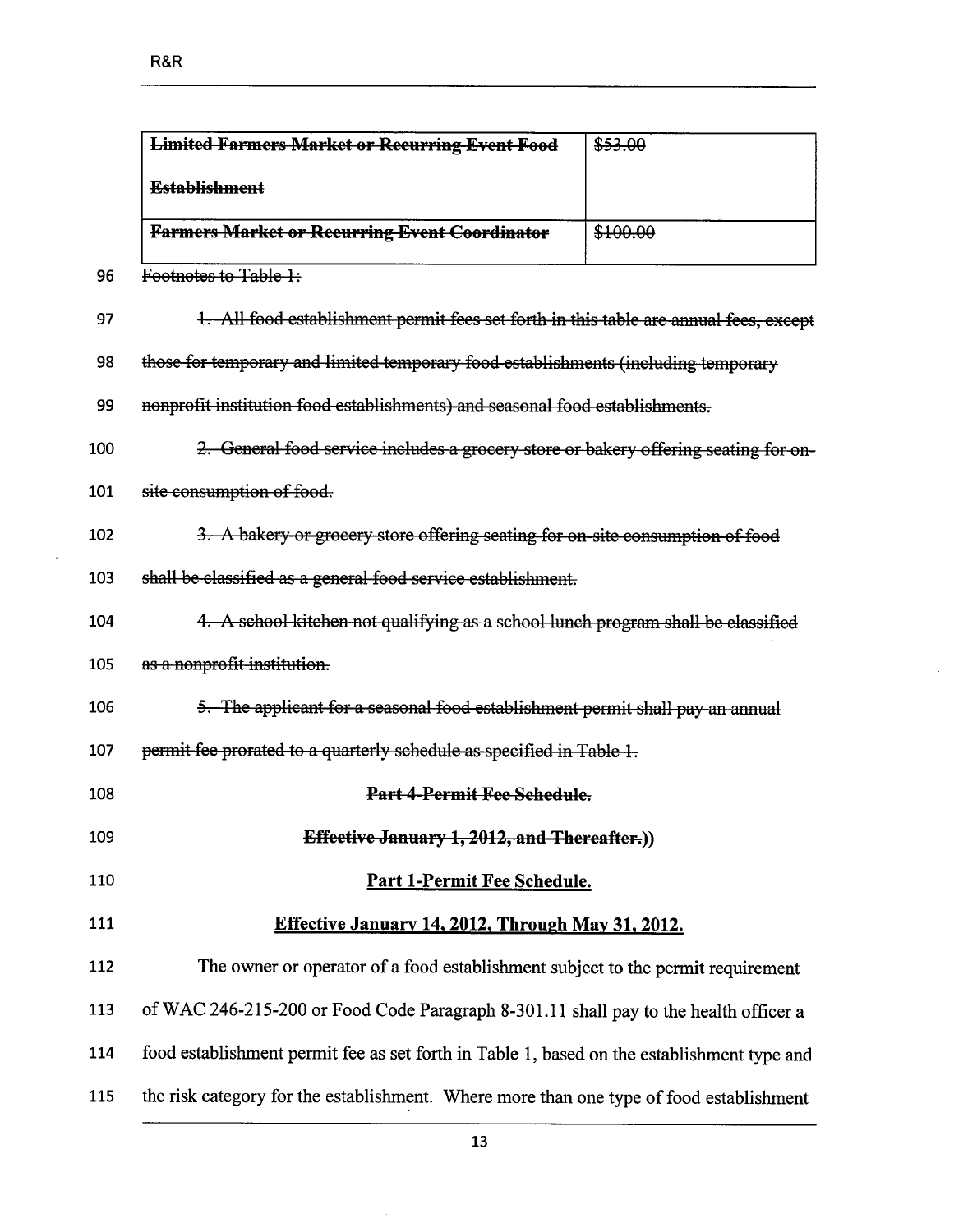| 116 | exists within or as part of another food establishment (for example, a bakery within a     |
|-----|--------------------------------------------------------------------------------------------|
| 117 | grocery store or a deli within a meat market), the owner or operator shall pay the permit  |
| 118 | fee for each applicable food establishment type; except that the owner or operator of a    |
| 119 | grocery store with no more than two checkout stands, a general food establishment with     |
| 120 | no more than two checkout stands and no more than twelve seats for customers for on-       |
| 121 | site consumption of food or a meat/fish market with no more than two checkout stands       |
| 122 | shall pay only the highest applicable risk category permit fee without being required to   |
| 123 | obtain a separate permit for each type of food handling activity at the establishment. For |
| 124 | purposes of this section, "highest applicable risk category permit fee" means the fee      |
| 125 | corresponding to the highest risk category of food handling activity at the establishment. |
| 126 | <b>TABLE 1</b>                                                                             |

## 127 Food Establishment Categories and Permit Fees

| <b>Type of Food Establishment</b> | Applicable Fee <sup>1</sup> |
|-----------------------------------|-----------------------------|
| General Food Service <sup>2</sup> |                             |
| Seating Capacity 0 - 12 Risk 1    | \$350.00                    |
| Seating Capacity 0 - 12 Risk 2    | \$583.00                    |
| Seating Capacity 0 - 12 Risk 3    | \$808.00                    |
| Seating Capacity 13 - 50 Risk 1   | \$354.00                    |
| Seating Capacity 13 - 50 Risk 2   | \$591.00                    |
| Seating Capacity 13 - 50 Risk 3   | \$852.00                    |
| Seating Capacity 51 - 150 Risk 1  | \$362.00                    |
| Seating Capacity 51 - 150 Risk 2  | \$621.00                    |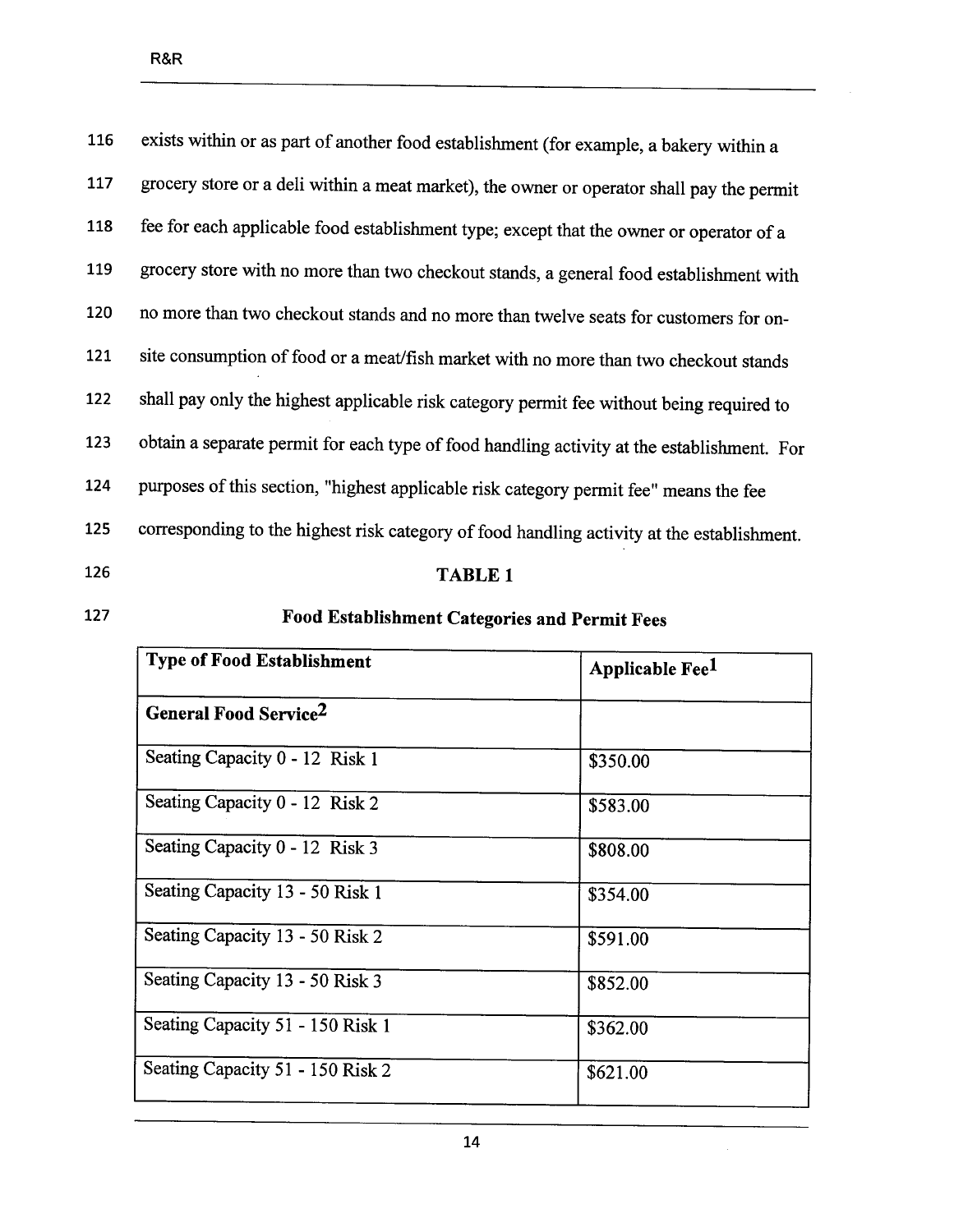| Seating Capacity 51 - 150 Risk 3          | \$911.00   |
|-------------------------------------------|------------|
| Seating Capacity 151 - 250 Risk 1         | \$376.00   |
| Seating Capacity 151 - 250 Risk 2         | \$635.00   |
| Seating Capacity 151 - 250 Risk 3         | \$965.00   |
| Seating Capacity over 250 Risk 1          | \$390.00   |
| Seating Capacity over 250 Risk 2          | \$639.00   |
| Seating Capacity over 250 Risk 3          | \$1,009.00 |
| <b>Limited Food Service</b>               | \$350.00   |
| Bakery - No customer seating <sup>3</sup> |            |
| Risk 1                                    | \$350.00   |
| Risk 2                                    | \$583.00   |
| Risk 3                                    | \$808.00   |
| <b>Bed and Breakfast Operation</b>        | \$350.00   |
| Grocery Store - No customer seating $3$   |            |
| Risk 1                                    | \$350.00   |
| Risk 2                                    | \$583.00   |
| <b>Catering operation</b>                 |            |
| Risk 1                                    | \$350.00   |
| Risk 2                                    | \$583.00   |
| Risk 3                                    | \$808.00   |
| <b>Meat/Fish Market</b>                   | \$657.00   |
| <b>Vending Machine</b>                    | \$350.00   |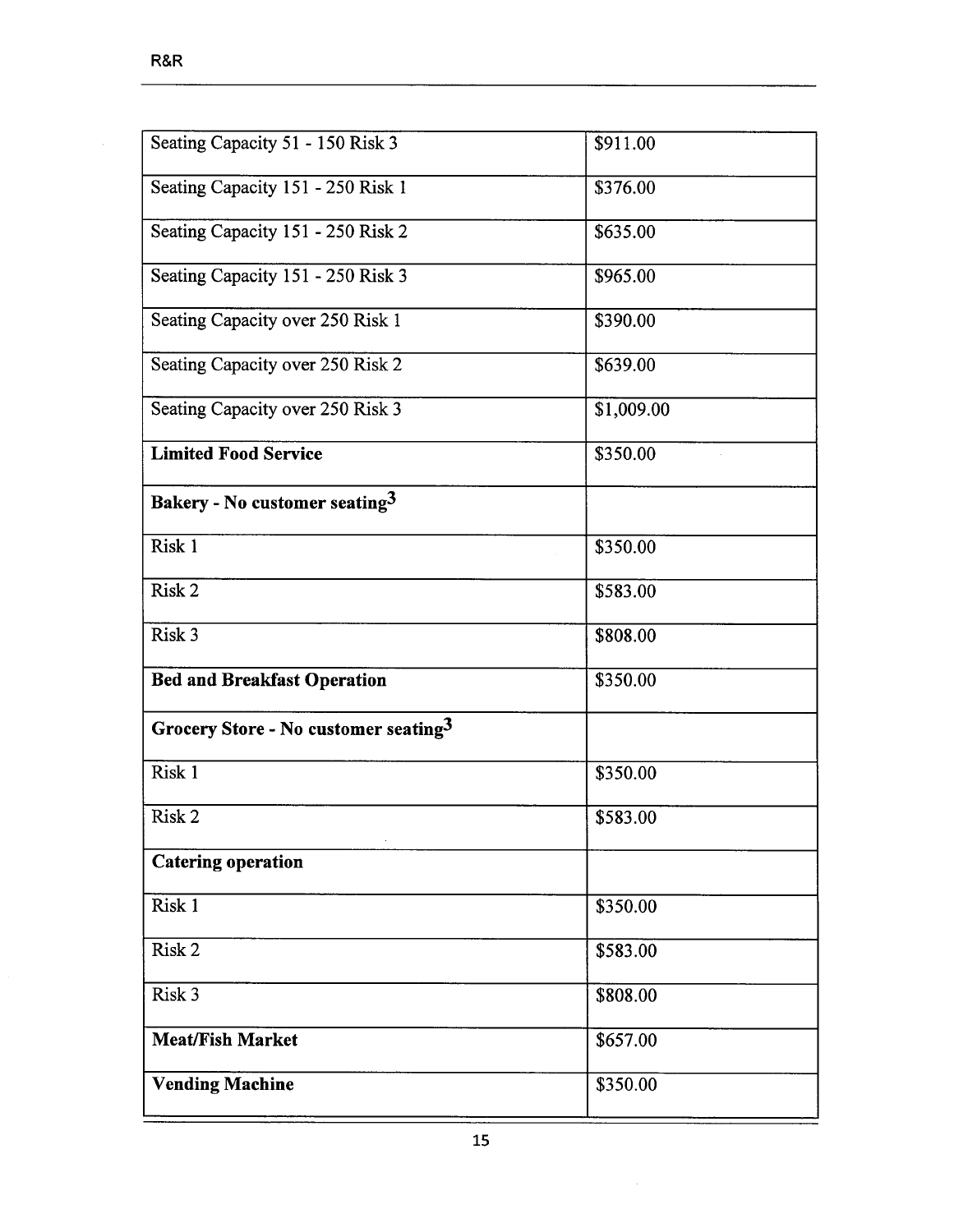$\bar{\beta}$ 

| <b>Mobile Food Unit</b>                             |                              |
|-----------------------------------------------------|------------------------------|
| Risk 1                                              | \$350.00                     |
| Risk 2                                              | \$583.00                     |
| Risk 3                                              | \$808.00                     |
| <b>Commissary for Mobile Food Unit</b>              |                              |
| Risk 1                                              | \$151.00                     |
| Risk 2 and 3                                        | \$241.00                     |
| <b>Nonprofit Institution</b>                        |                              |
| Risk 1                                              | \$350.00                     |
| Risk 2                                              | \$583.00                     |
| Risk 3                                              | \$808.00                     |
| School Lunch Program <sup>4</sup>                   | \$466.00                     |
| Seasonal Food Establishment <sup>5</sup>            |                              |
|                                                     |                              |
| Operating for more than ten and up to twelve months | One-hundred percent of the   |
|                                                     | applicable annual permit fee |
| Operating for more than seven and up to ten months  | Seventy-five percent of the  |
|                                                     | applicable annual permit fee |
| Operating for more than four and up to seven months | Fifty percent of the         |
|                                                     | applicable annual permit fee |
| Operating for four or fewer months                  | Twenty-five percent of the   |
|                                                     | applicable annual permit fee |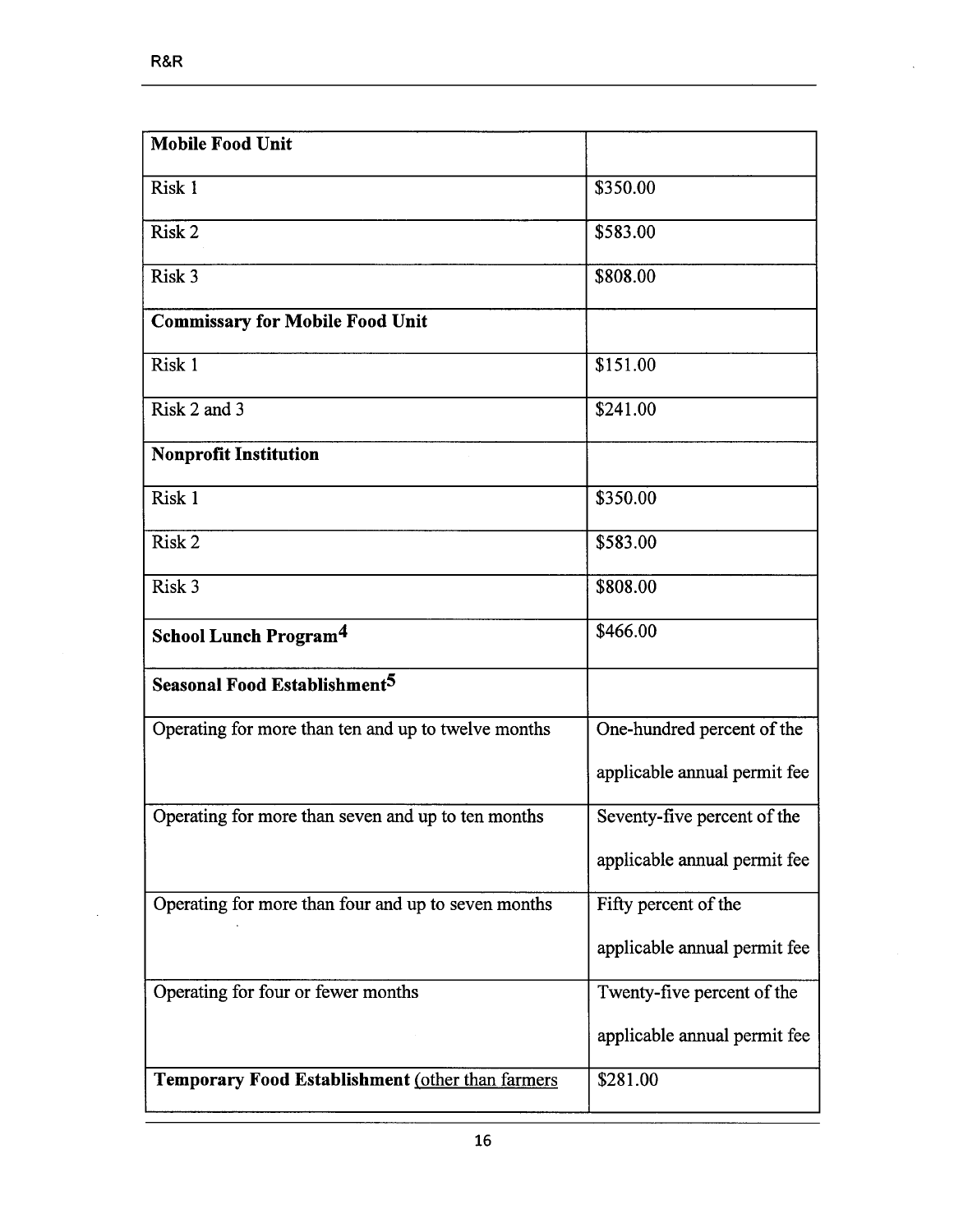| market or recurring event temporary food            |          |
|-----------------------------------------------------|----------|
| establishments)                                     |          |
| Limited Temporary Food Establishment (other than    | \$55.00  |
| farmers market or recurring event limited temporary |          |
| food establishments)                                |          |
| <b>Farmers Market</b>                               |          |
| Tier 1                                              | \$0.00   |
| Tier 2                                              | \$100.00 |
| Tier 3                                              | \$100.00 |
| Farmers Market ((or Recurring Event)) Temporary     | \$281.00 |
| <b>Food Establishment</b>                           |          |
| ((Limited)) Farmers Market ((or Recurring Event))   | \$55.00  |
| <b>Limited Temporary Food Establishment</b>         |          |
| ((Farmers Market or)) Recurring Event               | \$100.00 |
| (( <b>Coordinator</b> ))                            |          |
| <b>Recurring Event Temporary Food Establishment</b> | \$281.00 |
| <b>Recurring Event Limited Temporary Food</b>       | \$55.00  |
| <b>Establishment</b>                                |          |

128 Footnotes to Table 1:

129 1. All food establishment permit fees set forth in this table are anual fees, except

130 those for temporary and limited temporary food establishments(((ineluding temporary

131 nonprofit institution food establishments))), farmers market temporary and limited

17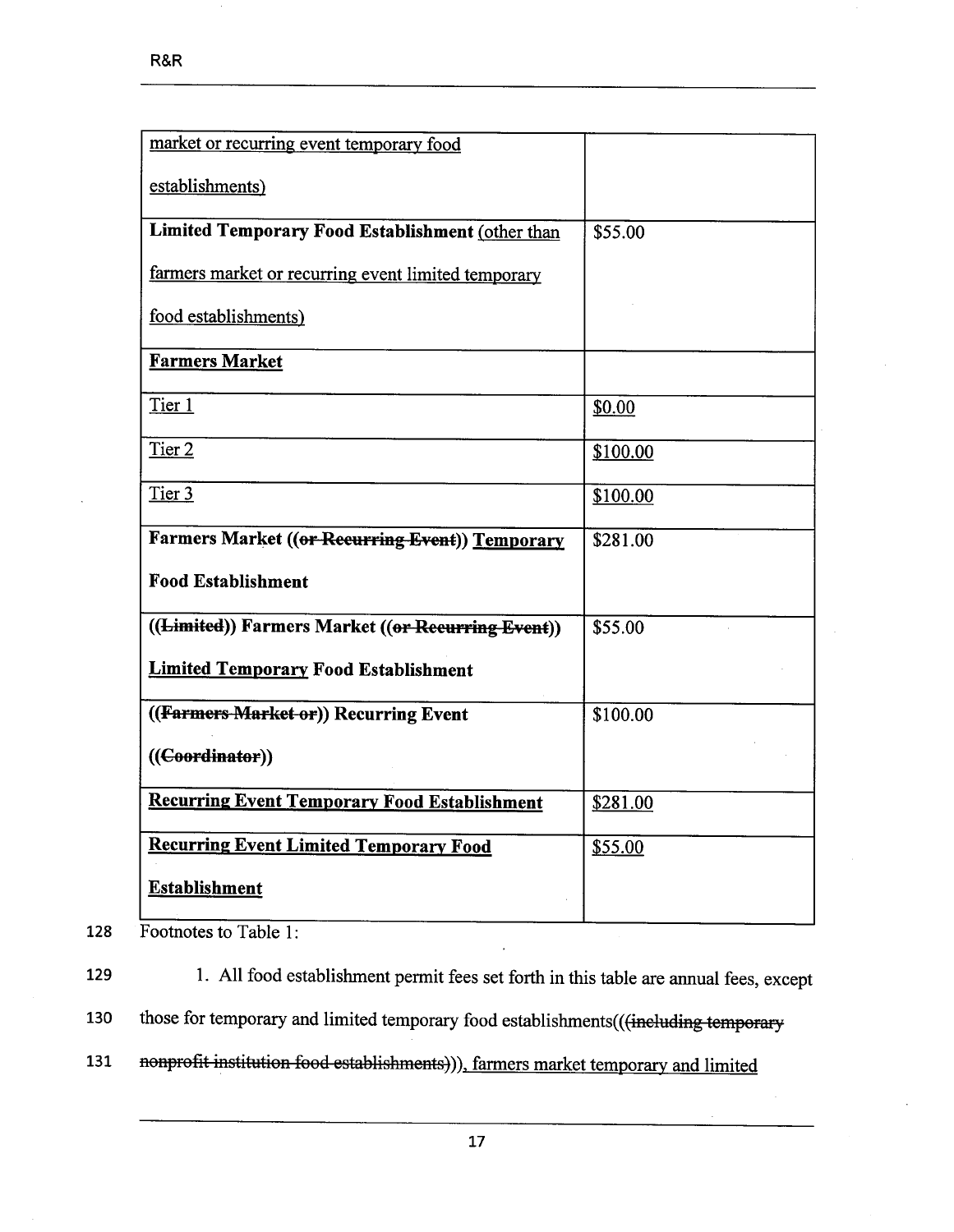| 132 | temporary food establishments, recurring event temporary and limited temporary food        |
|-----|--------------------------------------------------------------------------------------------|
| 133 | establishments and seasonal food establishments.                                           |
| 134 | 2. General food service includes a grocery store or bakery offering seating for            |
| 135 | on-site consumption of food.                                                               |
| 136 | 3. A bakery or grocery store offering seating for on-site consumption of food              |
| 137 | shall be classified as a general food service establishment.                               |
| 138 | 4. A school kitchen not qualifying as a school lunch program shall be classified           |
| 139 | as a nonprofit institution.                                                                |
| 140 | 5. The applicant for a seasonal food establishment permit shall pay an annual              |
| 141 | permit fee prorated to a quarterly schedule as specified in Table 1.                       |
| 142 | Part 2-Permit Fee Schedule.                                                                |
| 143 | <b>Effective June 1, 2012, and Thereafter.</b>                                             |
| 144 | The owner or operator of a food establishment subject to the permit requirement            |
| 145 | of WAC 246-215-200 or Food Code Paragraph 8-301.11 shall pay to the health officer a       |
| 146 | food establishment permit fee as set forth in Table 1, based on the establishment type and |
| 147 | the risk category for the establishment. Where more than one type of food establishment    |
| 148 | exists within or as part of another food establishment (for example, a bakery within a     |
| 149 | grocery store or a deli within a meat market), the owner or operator shall pay the permit  |
| 150 | fee for each applicable food establishment type; except that the owner or operator of a    |
| 151 | grocery store with no more than two checkout stands, a general food establishment with     |
| 152 | no more than two checkout stands and no more than twelve seats for customers for on-       |
| 153 | site consumption of food or a meat/fish market with no more than two checkout stands       |
| 154 | shall pay only the highest applicable risk category permit fee without being required to   |

 $\mathbf{r}$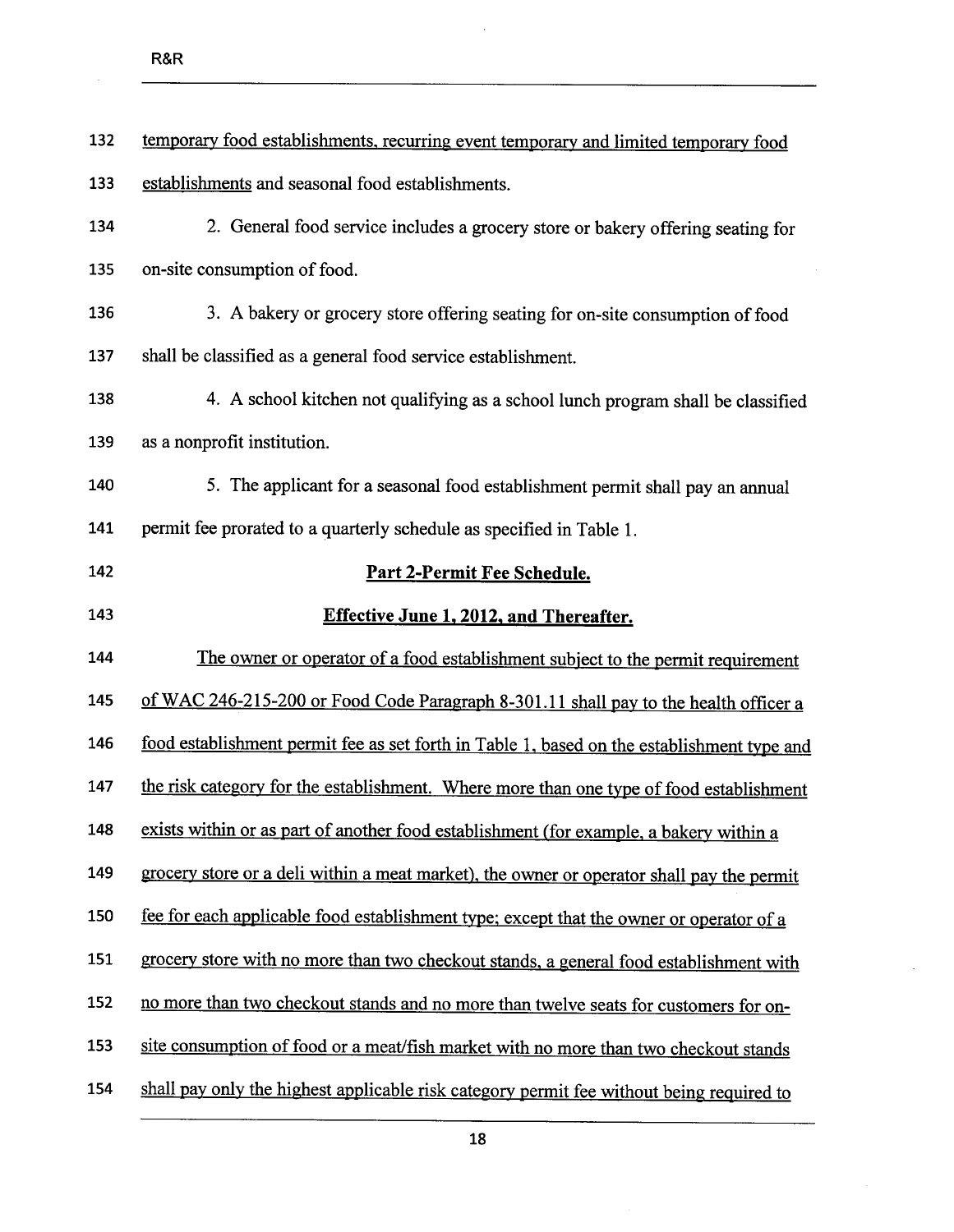155 obtain a separate permit for each type of food handling activity at the establishment. For

156 purposes of this section, "highest applicable risk category permit fee" means the fee

157 corresponding to the highest risk category of food handling activity at the establishment.<br>158 TABLE 1

## 159 **Food Establishment Categories and Permit Fees**

| <b>Type of Food Establishment</b> | <b>Applicable Fee<sup>1</sup></b> |
|-----------------------------------|-----------------------------------|
| <b>General Food Service2</b>      |                                   |
| Seating Capacity 0 - 12 Risk 1    | \$350.00                          |
| Seating Capacity 0 - 12 Risk 2    | \$583.00                          |
| Seating Capacity 0 - 12 Risk 3    | \$808.00                          |
| Seating Capacity 13 - 50 Risk 1   | \$354.00                          |
| Seating Capacity 13 - 50 Risk 2   | \$591.00                          |
| Seating Capacity 13 - 50 Risk 3   | \$852.00                          |
| Seating Capacity 51 - 150 Risk 1  | \$362.00                          |
| Seating Capacity 51 - 150 Risk 2  | \$621.00                          |
| Seating Capacity 51 - 150 Risk 3  | \$911.00                          |
| Seating Capacity 151 - 250 Risk 1 | \$376.00                          |
| Seating Capacity 151 - 250 Risk 2 | \$635.00                          |
| Seating Capacity 151 - 250 Risk 3 | \$965.00                          |
| Seating Capacity over 250 Risk 1  | \$390.00                          |
| Seating Capacity over 250 Risk 2  | \$639.00                          |
| Seating Capacity over 250 Risk 3  | \$1,009.00                        |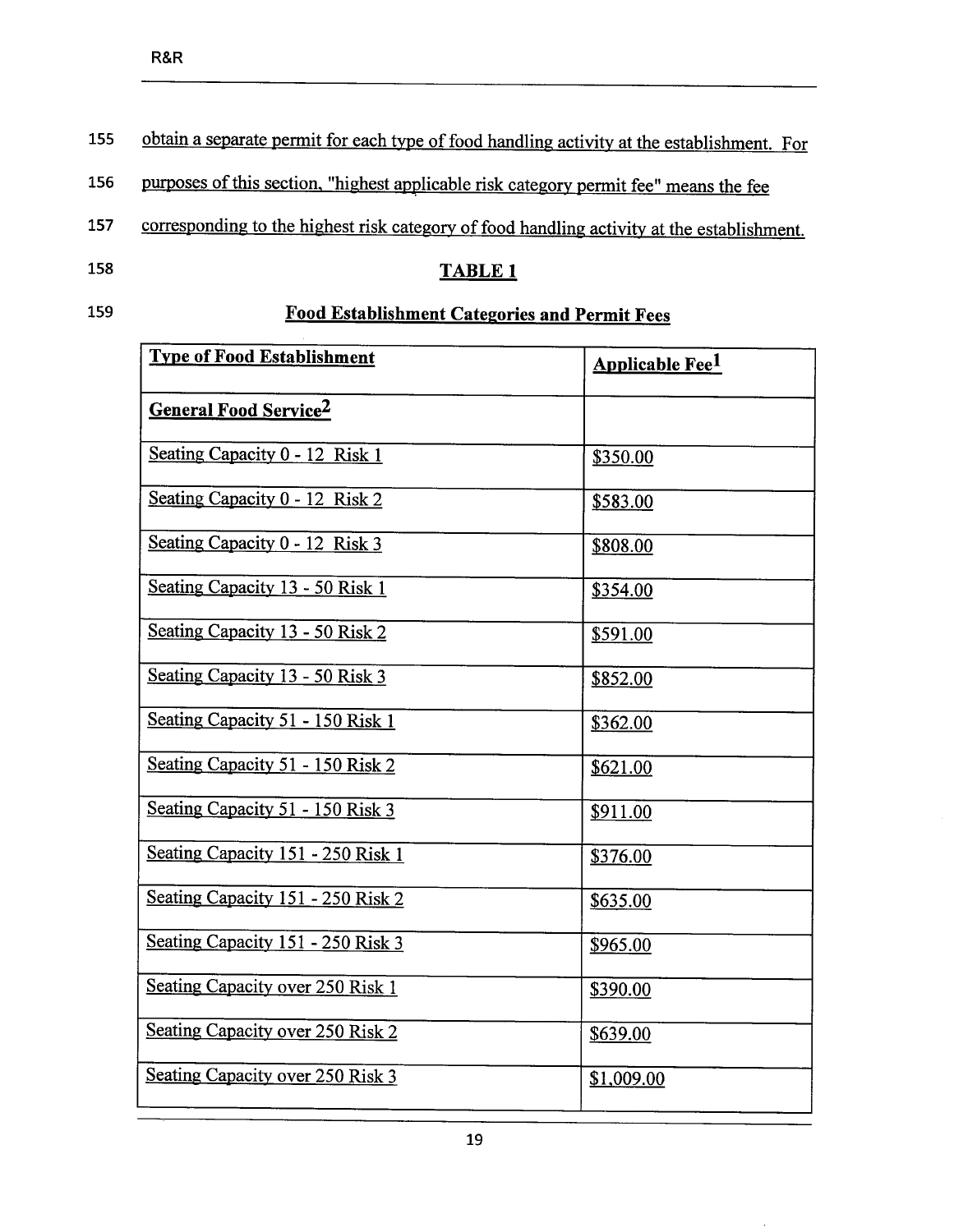$\bar{\beta}$ 

| <b>Limited Food Service</b>            | \$350.00 |
|----------------------------------------|----------|
| Bakery - No customer seating3          |          |
| Risk 1                                 | \$350.00 |
| Risk 2                                 | \$583.00 |
| Risk 3                                 | \$808.00 |
| <b>Bed and Breakfast Operation</b>     | \$350.00 |
| Grocery Store - No customer seating3   |          |
| Risk 1                                 | \$350.00 |
| Risk 2                                 | \$583.00 |
| <b>Catering operation</b>              |          |
| Risk 1                                 | \$350.00 |
| Risk 2                                 | \$583.00 |
| Risk 3                                 | \$808.00 |
| <b>Meat/Fish Market</b>                | \$657.00 |
| <b>Vending Machine</b>                 | \$350.00 |
| <b>Mobile Food Unit</b>                |          |
| Risk 1                                 | \$350.00 |
| Risk 2                                 | \$583.00 |
| Risk 3                                 | \$808.00 |
| <b>Commissary for Mobile Food Unit</b> |          |
| Risk 1                                 | \$151.00 |
| Risk 2 and 3                           | \$241.00 |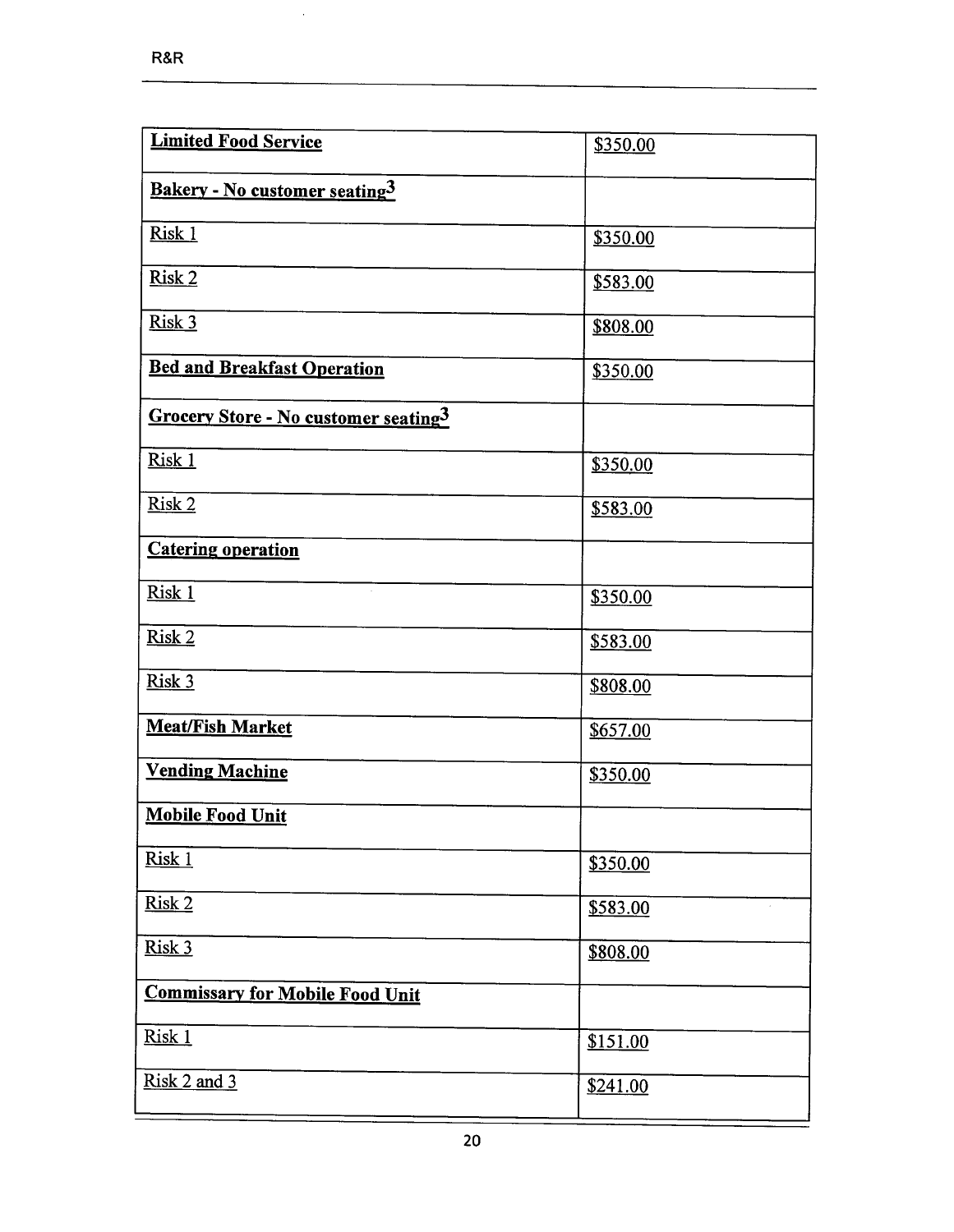| <b>Nonprofit Institution</b>                            |                              |
|---------------------------------------------------------|------------------------------|
| Risk 1                                                  | \$350.00                     |
| Risk 2                                                  | \$583.00                     |
| Risk 3                                                  | \$808.00                     |
| <b>School Lunch Program<sup>4</sup></b>                 | \$466.00                     |
| <b>Seasonal Food Establishment<sup>5</sup></b>          |                              |
| Operating for more than ten and up to twelve months     | One-hundred percent of the   |
|                                                         | applicable annual permit fee |
| Operating for more than seven and up to ten months      | Seventy-five percent of the  |
|                                                         | applicable annual permit fee |
| Operating for more than four and up to seven months     | Fifty percent of the         |
|                                                         | applicable annual permit fee |
| Operating for four or fewer months                      | Twenty-five percent of the   |
|                                                         | applicable annual permit fee |
| Temporary Food Establishment (other than farmers        | \$281.00                     |
| market or recurring event temporary food                |                              |
| establishments)                                         |                              |
| <b>Limited Temporary Food Establishment (other than</b> | \$55.00                      |
| farmers market or recurring event limited temporary     |                              |
| food establishments)                                    |                              |
| <b>Farmers Market</b>                                   |                              |
| Tier 1                                                  | \$0.00                       |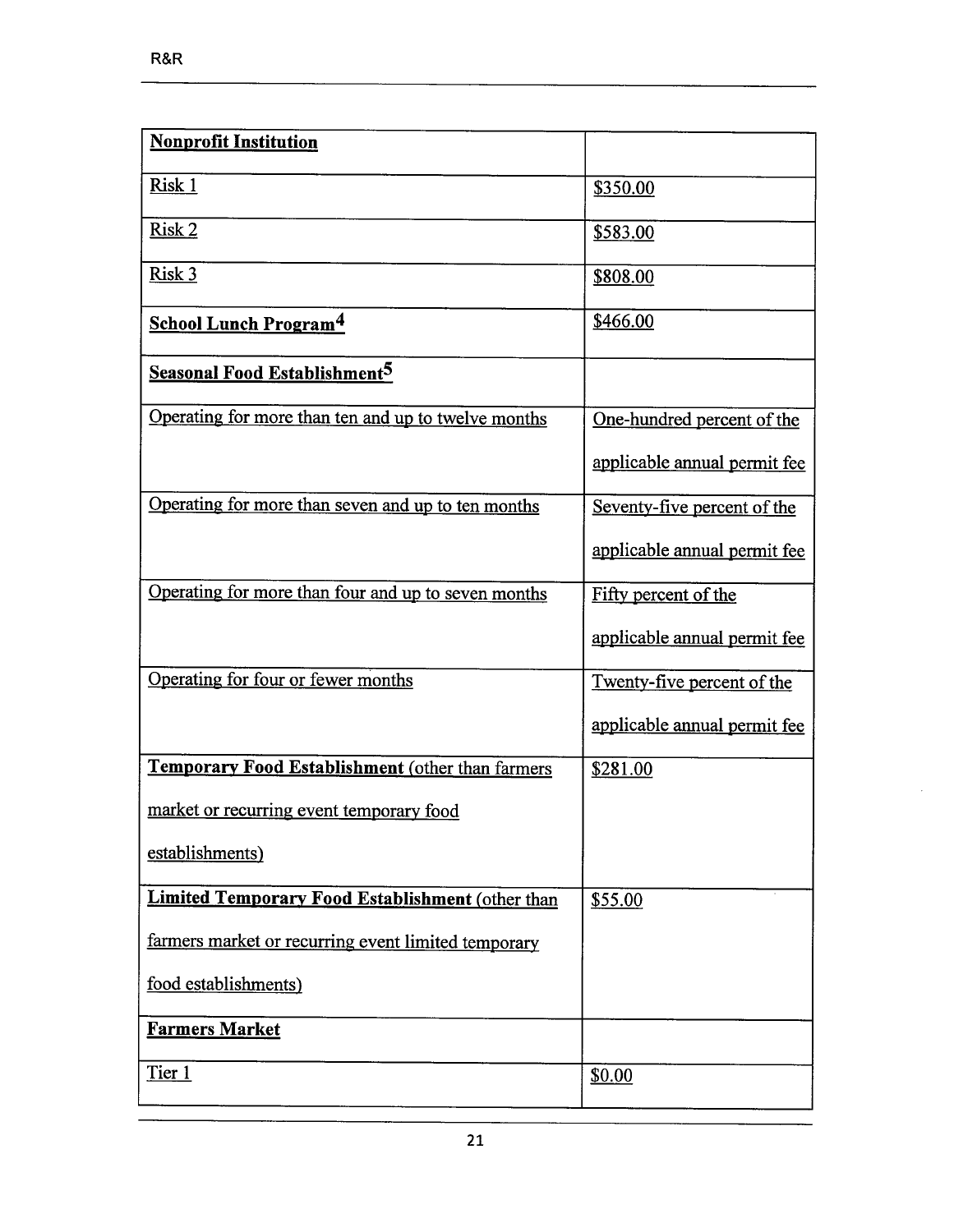| Tier 2                                                                                          | \$302.00 |
|-------------------------------------------------------------------------------------------------|----------|
| Tier 3                                                                                          | \$502.00 |
| <b>Farmers Market Temporary Food Establishment</b>                                              | \$281.00 |
| <b>Farmers Market Limited Temporary Food</b>                                                    | \$55.00  |
| <b>Establishment</b>                                                                            |          |
| <b>Recurring Event</b>                                                                          | \$100.00 |
| <b>Recurring Event Temporary Food Establishment</b>                                             | \$281.00 |
| <b>Recurring Event Limited Temporary Food</b>                                                   | \$55.00  |
| <b>Establishment</b>                                                                            |          |
| Footnotes to Table 1:                                                                           |          |
| $1 - \Delta U$ food onto blighere ant moment food ant family in this tail is an unusual fact to |          |

<sup>161 1.</sup> All food establishment permit fees set forth in this table are annual fees, except

162 those for temporary and limited temporary food establishments, farmers market

163 temporary and limited temporary food establishments, recurring event temporary and

164 limited temporary food establishments and seasonal food establishments.

- 165 2. General food service includes a grocery store or bakery offering seating for
- 166 on-site consumption of food.
- 167 3. A bakery or grocery store offering seating for on-site consumption of food
- 168 shall be classified as a general food service establishment.
- 169 4. A school kitchen not qualifying as a school lunch program shall be classified
- 170 as a nonprofit institution.
- 171 5. The applicant for a seasonal food establishment permit shall pay an anual
- 172 permit fee prorated to a quarterly schedule as specified in Table 1.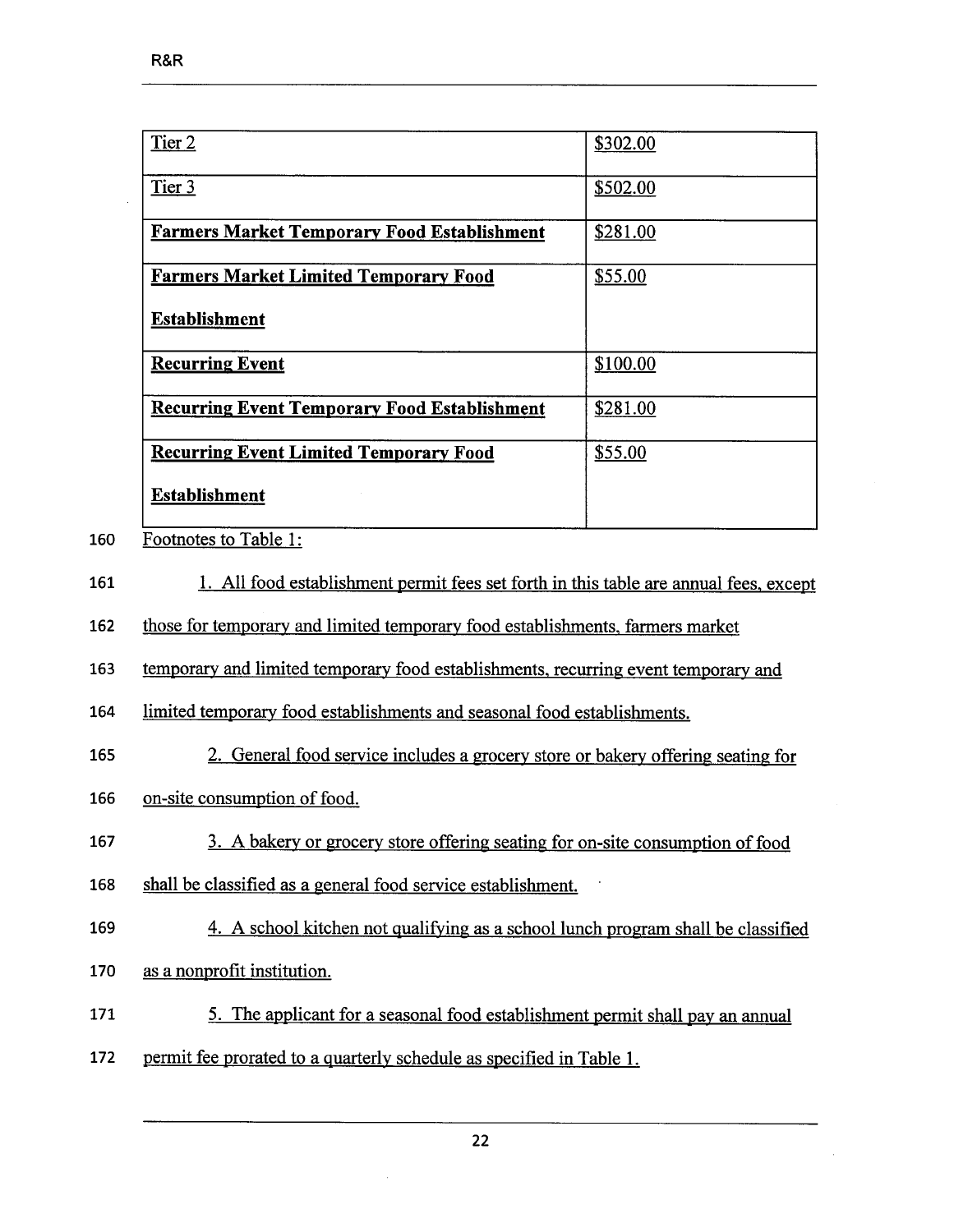$\bar{\mathcal{A}}$ 

| 173 | SECTION 2. R&R 91, Section 1 (part), as amended, and BOH 5.04.640 are each           |
|-----|--------------------------------------------------------------------------------------|
| 174 | hereby amended to read as follows:                                                   |
| 175 | Seasonal food establishment. WAC 246-215-011 is supplemented with the                |
| 176 | following:                                                                           |
| 177 | Seasonal food establishment (WAC 246-215-011(24.1)).                                 |
| 178 | "Seasonal food establishment" means a food establishment that routinely operates     |
| 179 | for no more than $((six))$ ten consecutive months each year.                         |
| 180 | NEW SECTION. SECTION 3. There is hereby added to BOH chapter 5.42 a                  |
| 181 | new section to read as follows:                                                      |
| 182 | Farmers markets and recurring events. WAC 246-215-131 is supplemented as             |
| 183 | follows:                                                                             |
| 184 | Farmers markets and recurring events (WAC 246-215-131(12)).                          |
| 185 | (a) The health officer shall designate each farmers market as tier 1, tier 2 or tier |
| 186 | 3 based on the types of foods offered and the standards of this section.             |
| 187 | (b) Any farmers market having no participating food establishments as defined        |
| 188 | under BOH 5.04.040 and WAC 246-215-011(12).                                          |
| 189 | (c) Any farmers market where all participating food establishments are exempt        |
| 190 | from the food establishment permit requirement under WAC 246-215-191 shall be        |
| 191 | designated as tier 2.                                                                |
| 192 | (d) Any farmers market where any participating food establishment is required        |
| 193 | to obtain a farmers market temporary or limited temporary food establishment permit  |
| 194 | shall be designated as tier 3.                                                       |

23

 $\bar{z}$ 

 $\bar{z}$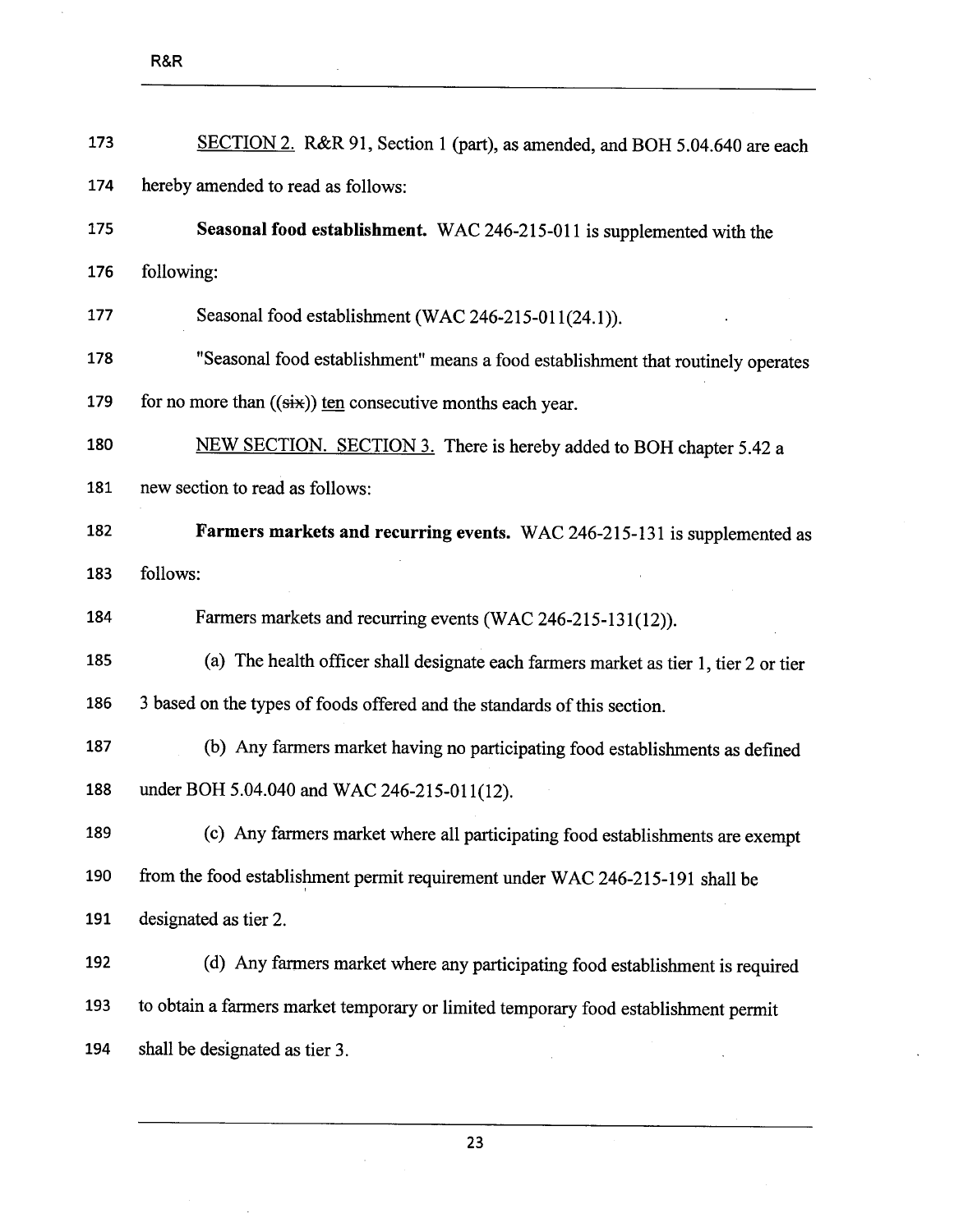| 195 | (e) A farmers market coordinator shall be responsible for the operation of the                |
|-----|-----------------------------------------------------------------------------------------------|
| 196 | farmers market in conformance with the requirements of this title and the lawful orders of    |
| 197 | the health officer, including providing the common facilities for and monitoring the          |
| 198 | participating food establishments and vendors. The farmers market coordinator shall pay       |
| 199 | the applicable tier 1, tier 2 or tier 3 farmers market permit fee as set forth in BOH chapter |
| 200 | 2.10.                                                                                         |

201 (f) A recurring event coordinator shall be responsible for the operation of the 202 recurring event in conformance with the requirements of this title and the lawful orders of 203 the health officer, including providing the common facilties for and monitoring the 204 recurring event temporary and limited temporary food establishments and payment of the 205 recuring event permit fee as set forth in BOH chapter 2.10.

206 (g) By March 31,2013, and anually thereafter, the Seattle-King County 207 department of public health shall report to the board of health on the number of farmers 208 markets in each tier, the frequency and severity of food code violations at farmers 209 markets, and identification of any noteworthy changes from the preceding calendar year. 210 The department shall provide a written report by March 31 each year in electronic format 211 to the board of health administrator who wil distribute the report to all board of health 212 members.

213 SECTION 4. Severability. If any provision of this rule or its application to any

24